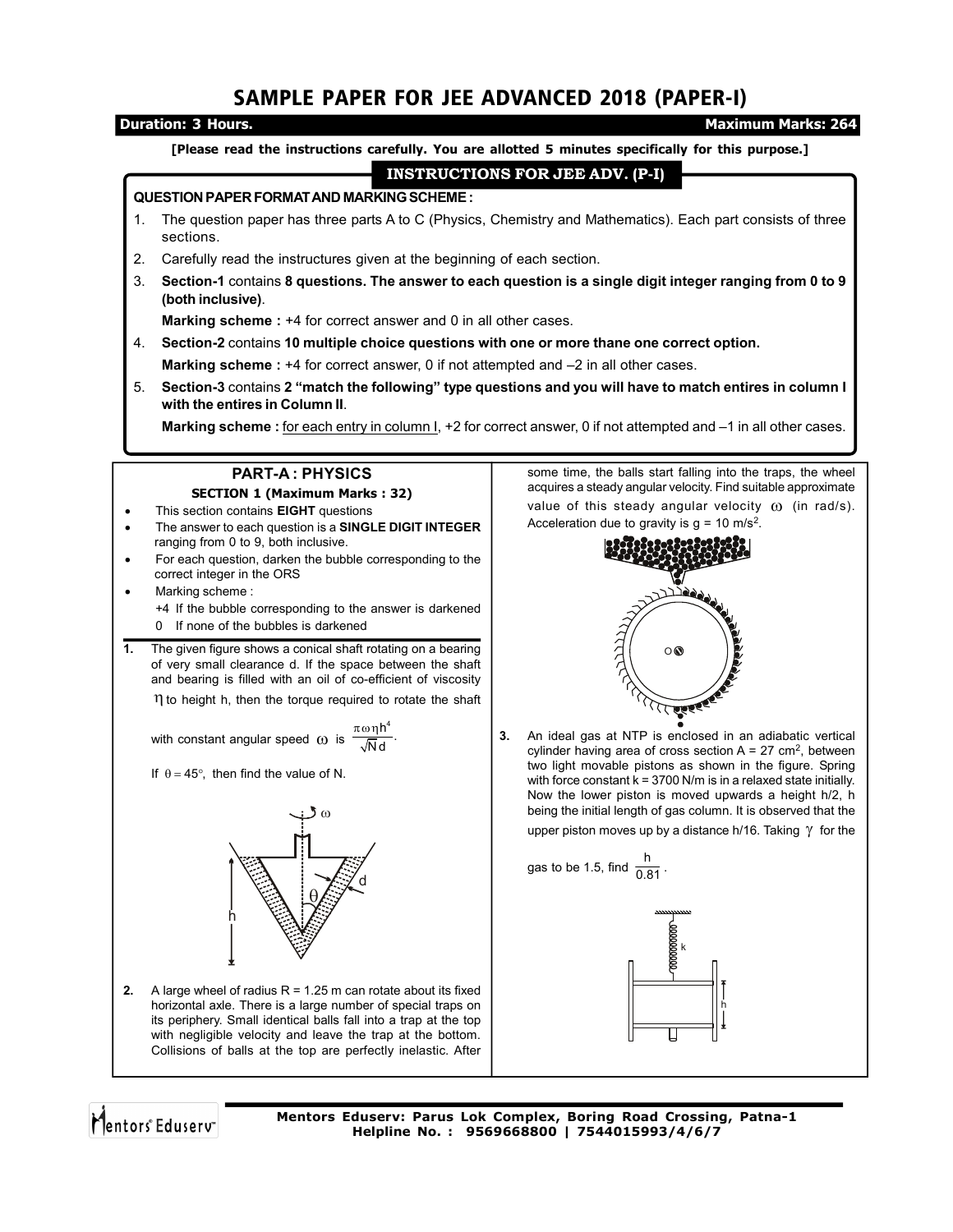

- For each question, darken the bubble(s) corresponding to all the correct option(s) in the ORS
- Marking scheme :

+4 If only the bubble(s) corresponding to all the correct option(s) is (are) darkened

0 If none of the bubbles is darkened

–2 In all other cases

**9.** A double slit with slit width 'd' is kept parallel to a large screen. Screen lies at a distance D from the double slit. One of the slits is covered with a transparent and very thin slab as shown in figure. Refractive index of slab varies with time

according to relation  $\mu = \frac{3}{2}(1 + \cos^2 2\pi t)$  . The complete set

up is situated in air ( $\mu_{\text{air}} \approx 1$ ). At t = 0 the double slit is illuminated with a parallel beam of monochromatic light of wavelength  $\lambda$  as shown below and continues to fall for a very long time. Thickness of slab is equal to wavelength of light incident on the slits. Intensity of falling beam is  $I_0$ . Assume that d <<





perpendicular to a magnetic field B as shown in the figure. It

into a constant electric field region. The electric and magnetic field are present only in a rectangular region of thickness d. The length of the rectangular region is L. The particle enters parallel and grazing to side RQ. The particle leaves the region

at P. The value of  $(d - L)$  is given as  $\frac{4n}{5}$  . Find n.

**4.** A particle of mass m and charge q enters with velocity  $v_0$ 

R Q

 $_{\rm B}$   $\vert$   $\downarrow$  E

d

Mentors<sup>®</sup> Eduserv<sup>®</sup>

E

 $\mathsf{S}_{\scriptscriptstyle{2}}$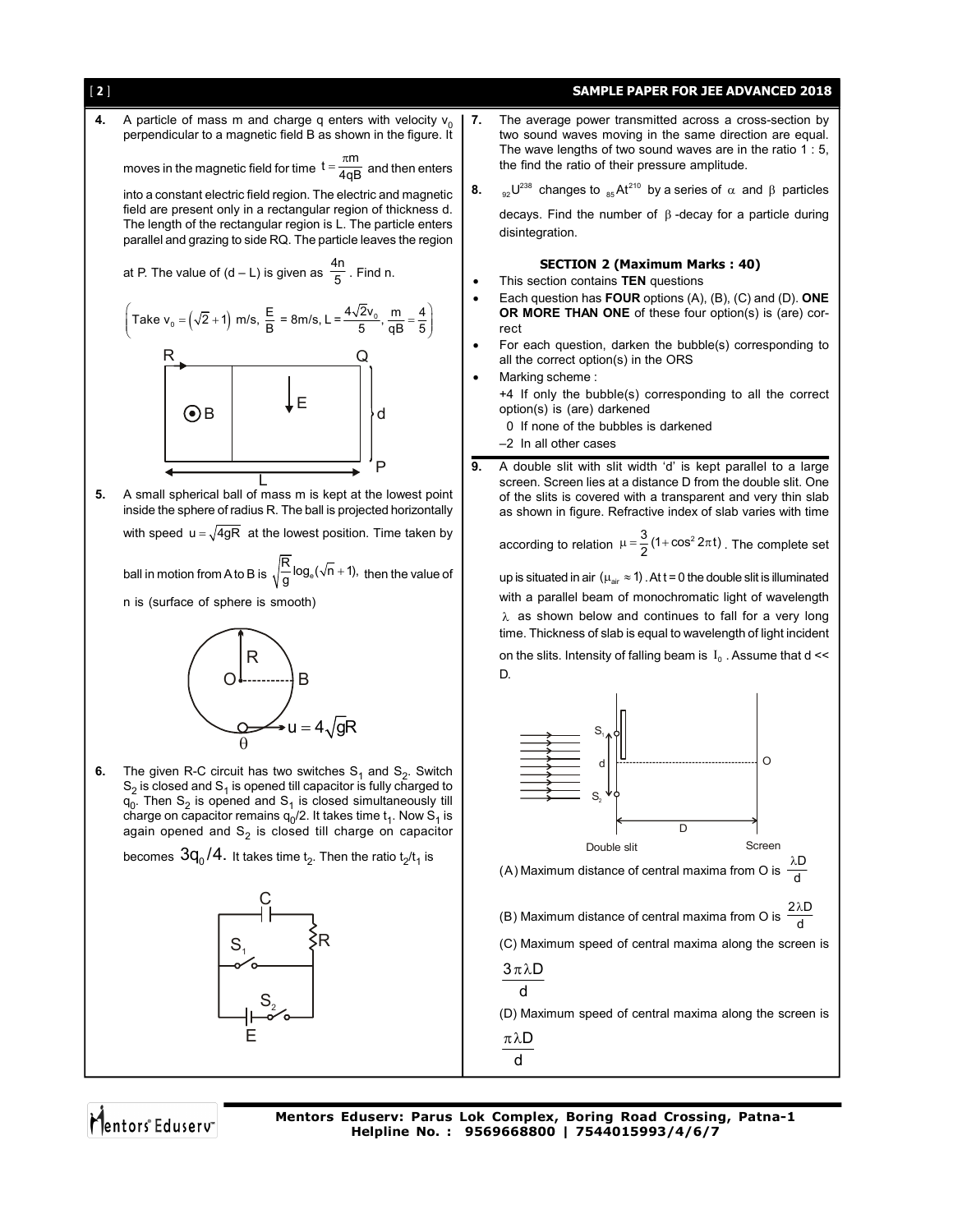## **SAMPLE PAPER FOR JEE ADVANCED 2018** [ 3 ]

**10.** A uniform rod having length  $10\sqrt{3}$  m is oscillating between positions AB and CD with constant angular speed about an horizontal axis passing through the centre of mass as shown in figure. Due to collision with a ball the ball bounces back between A and C again and again. The ball hits the rod always normally. Assume that all collisions are perfectly elastic.



(A) Angular speed of rod in radian per second is  $\frac{\pi}{3}$ 

- (B) Maximum speed of ball is 10 m/s
- (C) The time interval between two successive collisions of ball at A is 2s

(D) The time interval between two successive collisions of ball at A is 1s

**11.** A standard cell of emf  $E_0 = 1.11$  V is balanced against 72 cm length of a potentiometer. The same potentiometer is used to measure the potential difference across the standard resistance  $R = 120 \Omega$ . When the ammeter (Measure current in standard resistance) shows a current of 7.8 mA, a balanced length of 60 cm is obtained on the potentiometer. Then,

(A) The current flowing through the resistor is 7.7 mA (B) The current flowing through the resistor is 7.2 mA (C) The error in measurement of the ammeter is 1.3 %.

- (D) The error in measurement of the ammeter is 1.2 %
- **12.** An electron of a stationary hydrogen atom de-excites from the fifth energy level to the fundamental state. (Express you answer in terms of Rydberg constant *R*, mass of hydrogen atom *M* and universal constants.). Then,

(A) the recoil energy of the atom is nearly 
$$
\frac{h^2 R^2}{2M}
$$

(B) the recoil energy of the atom is nearly  $\frac{1}{M}$  $2h^2R^2$ 

(C) the recoil speed of the atom is 
$$
\frac{24hR}{25M}
$$

(D) the recoil speed of the atom is 
$$
\frac{25hR}{24M}
$$

- **13.** A time varying voltage  $V = 10 2i$  (volt) is applied across an inductor of inductance  $L = 2H$  where *i* is current at any time  $t$  with  $i = 0$  at  $t = 0$ . Then (A) current increases with time (B) energy stored in magnetic field at *t* = ln 2 sec is 6.25 J (C) potential energy at time *t* = ln 2 in magnetic field is increasing at a rate of 12.5 J/sec
	- (D) energy stored in magnetic field is zero all the time

**14.** In a cylindrical region of radius *R*, there exists a time varying

magnetic field *B* such that  $\frac{dB}{dt} = k(>0)$ . A charged

particle having charge *q* is placed at the point *P* at a distance *d* (> *R*) from its centre *O*. Now, the particle is moved in the direction perpendicular to *OP* (see figure) by an external agent upto infinity so that there is no gain in kinetic energy of the charged particle. Choose the correct statement/s.



(A) Work done by external agent is 
$$
\frac{q\pi R^2}{4}k
$$
 if  $d = 2R$ 

(B) Work done by external agent is 
$$
\frac{q\pi R^2}{8}k
$$
 if  $d = 4R$ 

(C) Work done by external agent is 
$$
\frac{q\pi R^2}{4}k
$$
 if  $d = 4R$ 

(D) Work done by external agent is 
$$
\frac{q\pi R^2}{4}k
$$
 if  $d = 6R$ 

**15.** A proton of mass *m* and charge *q* is released from origin in a region, where a uniform electric field  $E\,\hat{j}\,$  and a uniform magnetic field  $\stackrel{\frown}{B}\hat{k}^{\hat{}}$  exists. This particle makes a perfectly inelastic collision with a neutral particle of same mass at

$$
\left(\frac{\pi Em}{qB^2},\frac{2Em}{qB^2},0\right)
$$

(A) time after which collision occurs  $\frac{a}{a}$ *m*

(B) velocity of the proton just before collision is *B*

(C) velocity after collision is 
$$
\frac{E}{B}
$$

2*E*

Mentors<sup>®</sup> Eduserv<sup>®</sup>

(D) after collision both particles move in a straight line **16.** There are two concentric metallic spherical shells of radii *a* and *b* such that *a* < *b*. An ideal cell of emf is connected across the two shells. The medium between the shells is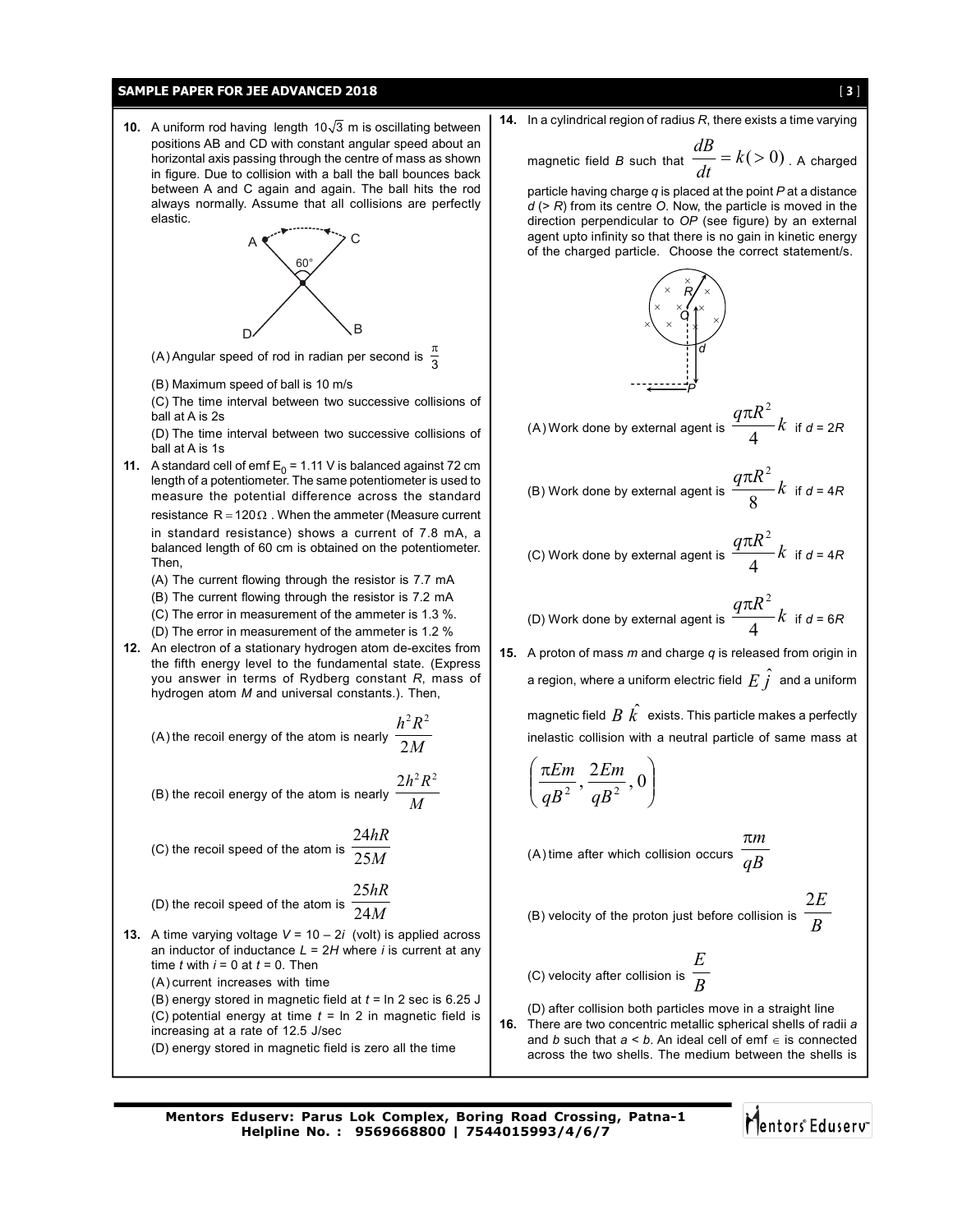## [ 4 ] **SAMPLE PAPER FOR JEE ADVANCED 2018**

filled with a dielectric of dielectric constant *K* and resistivity . For a point *P* at a distance *r* from the common centre *C* (where  $a < r < b$ ) (A) rate of fall of potential is  $\frac{1}{b}$  $\in$ *ab*

(B) electric field is 
$$
\frac{r^2(b-a)}{r^2(b-a)}
$$
  
 $\in ab$ 

(C) current density is 
$$
\frac{1}{\rho r^2(b-a)}
$$

(D) net current supplied by the cell is  $\frac{}{\rho(b-a)}$ 4 *b a ab*  $\rho(b \pi ab \in$ 

**17.** Electric field intensity at a point  $(x, y)$  is given by

 $\vec{I} = (12xy^3 - 4x)\hat{i} + 18x^2y^2\hat{j}$  where all parameters

are in S.I. units. Then choose the correct statement(s) out

### of the following

(A) it represents a conservative electric field

(B) it represents a non-conservative electric field

(C) electric potential at point (1m, 1m) is –4*V* if electric potential at origin is zero

(D) electric potential at point (1m, 1m) cannot be defined

**18.** A fish is rising up vertically inside a pond with velocity 4 cm/s, and notices a bird, which is diving vertically downward and its velocity appears to be 16 cm/s (to the fish). If refractive index of water is 4/3, then (A) velocity of bird with respect to ground is 9 cm/s (B) velocity of fish with respect to bird is 15 cm/s (C) velocity of bird with respect to ground is 12 cm/s (D) velocity of fish with respect to bird is 12 cm/s

## **SECTION – 3 (Maximum Marks : 16)**

### This section contains **TWO** questions

- Each question contains two columns, **Column I** and **Column II**
- **Column I** has **four** entires (A), (B), (C) and (D)
- **Column II** has **five** entires (P), (Q), (R), (S) and(T)
- Match the entires in **Column I** with the entires in **Column II**
- One or more entires in **Column I** may match with one or more entires in **Column II**
- $\bullet$  The ORS contains a 4  $\times$  5 matrix whose layout will be similar to the one shown below:

| $(A)$ $(P)$ $(Q)$ $(R)$ $(S)$ $(T)$ |  |  |
|-------------------------------------|--|--|
| $(B)$ $(D)$ $(Q)$ $(R)$ $(S)$ $(T)$ |  |  |
| (C) $(P)$ $(Q)$ $(R)$ $(S)$ $(T)$   |  |  |
| $(D)$ $(D)$ $(Q)$ $(R)$ $(S)$ $(T)$ |  |  |

 For each entry in **Column I**, darken the bubbles of all the matching entires. For example, if entry (A) in **Column I** matches with entires (Q), (R), and (T), then darken these three bubbles in the ORS. Similarly, for entires (B), (C) and (D)

• Marking scheme : For each entry in **Column I**. +2 If only the bubble(s) corresponding to all the correct match(es) is(are) darkened

- 0 If none of the bubbles is darkened
- –1 In all other cases

**19.** A horizontal thermally insulated cylinder of length 2*l* is separated by a thin insulating piston dividing the cylinder in two equal parts. The piston is connected by ideal springs and initially springs are non-deformed. Left part contains 2 moles of  $H_{_2}$  and right part contains 2 moles of  $\mathsf{O}_2$  at same initial temperature. The left part of the cylinder is fitted with a thermostat which maintains the constant temperature of the gas and through which only heat transfer can take place. The following two processes are performed on the given system. After process I, the system is brought back to its initial state.



**Process I:** Heat Q is supplied to the right part and piston is displaced to the left by a distance *l*/2.

**Process II:** Heat *Q* is given to the right part and as a result piston displaces to the left by a distance *l*/2. The gas on the left dissociates into its atoms.

**Column – I**

- **(A)** In process I
- **(B)** In process I, if piston displaces to the right by same amount.
- **(C)** In process II
- **(D)** In process II if partial dissociation has taken place

### **Column – II**

- **(P)** Temperature of the gas on left remains constant.
- **(Q)** Heat is rejected by the gas on the left.
- **(R)** Total work done by both the gases is positive.
- **(S)** Heat is absorbed by the gas on the left.
- **(T)** Internal energy of the gas on the left changes
- **20.** One end of rod of mass *m* and length 1 m is kept on a rough surface in a vertical plane as shown. It is slightly displaced. Friction is enough to prevent any slipping of the other end. Match the following

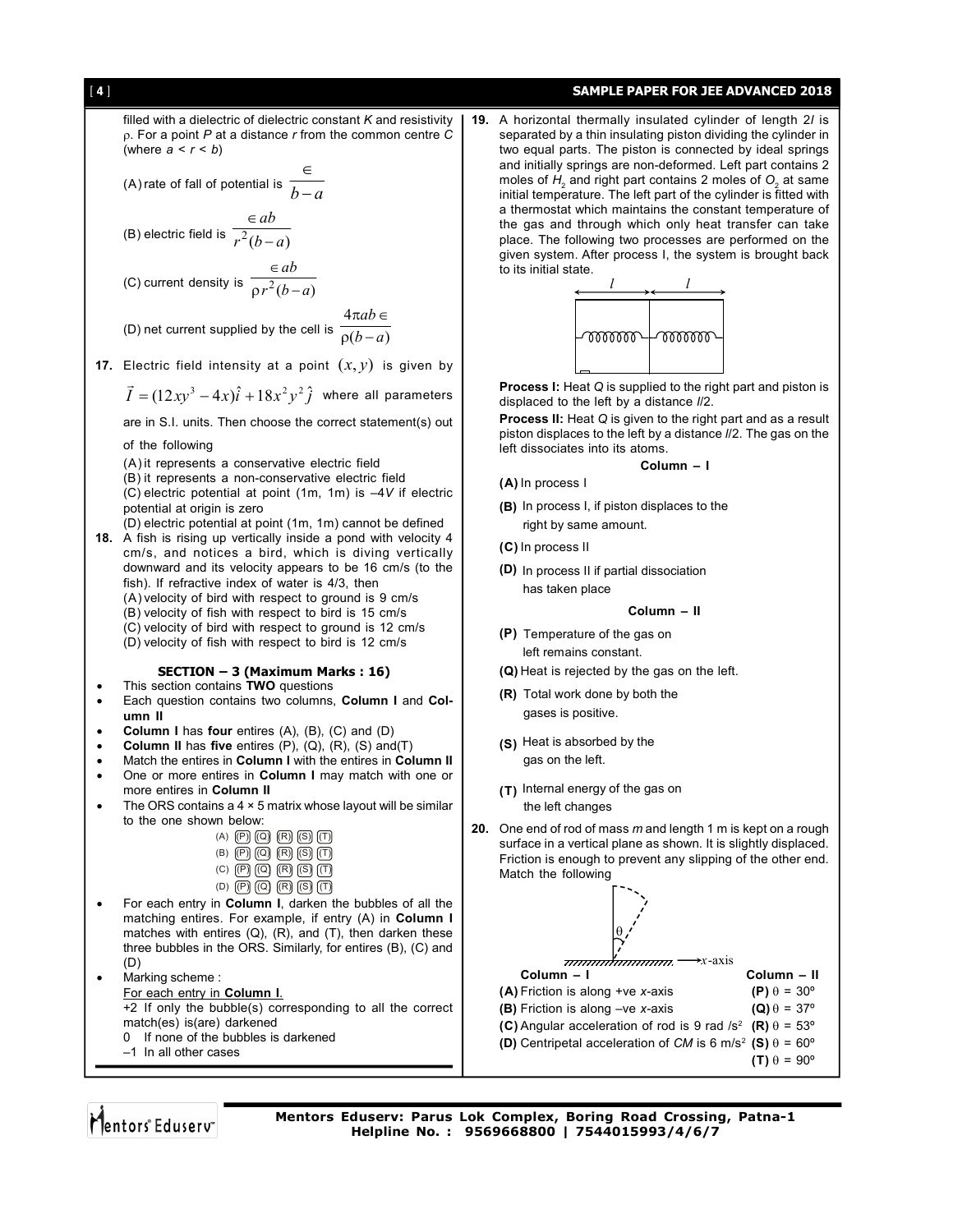## **SAMPLE PAPER FOR JEE ADVANCED 2018** [ 5 ]

## **PART-B : CHEMISTRY**

## **SECTION 1 (Maximum Marks : 32)**

- This section contains **EIGHT** questions
- The answer to each question is a **SINGLE DIGIT INTEGER** ranging from 0 to 9, both inclusive.
- For each question, darken the bubble corresponding to the correct integer in the ORS
	- Marking scheme : +4 If the bubble corresponding to the answer is darkened 0 If none of the bubbles is darkened
- **21.**  $A \rightarrow 2B + 3C$  is a first order reaction. Initial concentration of A was  $\mathsf{C}_{_{0}}$ . After n half lives sum of concentration of B and

C becomes  $\frac{75}{16}$ C<sub>0</sub>. Find the value of n.

- **22.** A Daniel cell was constructed as follows  $Zn(s) | Zn^{2+}$  (aq.), 1 M  $\parallel$  Cu<sup>2+</sup> (aq.), 1 M  $\parallel$  Cu(s) during the working of cell the
	- emf of cell reduced to  $\frac{19}{22}$ th times of its initial value. Then

ratio of concentration of zinc ion to copper ion  $\frac{[Zn]^2}{[Cn]^4}$  $\frac{[Zn^{2+}]}{[Cn^{+2}]}$  $[{\mathsf{Cu}}^{+2}]$  $\frac{2}{+2}$  at this instant of time is 10<sup>x</sup>. Find value of x. Given

$$
E_{z{n^{*2}}/z{n}}^0=-0.76\,V,\,E_{\text{Cu^{*2}}/\text{Cu}}^0=0.34\,V,\,2.303\frac{RT}{F}=0.06\,\,.
$$

**23.** Find out total number of non-metal from the following which react with water :

 $Cl_2, Br_2, I_2, F_2, P_4, N_2, S_8, B, and Si$ 

**24.**  $(NH_4)_2$ Cr<sub>2</sub>O<sub>7</sub>, NH<sub>4</sub>NO<sub>2</sub>, NH<sub>4</sub>NO<sub>3</sub>, NH<sub>4</sub>Cl, CH<sub>3</sub>COONH<sub>4</sub> ,NH<sub>4</sub>ClO<sub>4</sub>, (NH<sub>4</sub>)<sub>2</sub>S, (NH<sub>4</sub>)<sub>2</sub>CO<sub>3</sub>

and  $(NH_4)_2 C_2 O_4$ . Number of molecules which on decomposition gives  $NH<sub>3</sub>$  is x and number of moleucles which on decomposition give  $\overline{N}_2$  is y. Report the value of  $(x + y)$ .

- **25.** Calculate total number of  $H<sub>2</sub>O$  molecule required (in moles) for complete hydrolyse of  $1$  mole of Marshall's acid and 1 mole XeOF<sub>4</sub> seprately.
- **26.** For  $P_4O_{10}$  molecule 'a' is number of POP bonds, b is number of  $\pi$ -bonds (back bonding) Find the the value of (a – b).
- **27.** How many of the following are addition homopolymer?
	- (a) Natural Rubber (b) Gutta Percha
		- (c) Bakelite (d) Glyptal
		- (e) Novalac (f) Neoprene (g) Buna-S (h) Teflon
	- (i) Nylon-6 (j) PAN (k) PMMA
- **28.** Find the total number of possible monotrominated products obttained in the following reaction:





- This section contains **TEN** questions
- Each question has **FOUR** options (A), (B), (C) and (D). **ONE OR MORE THAN ONE** of these four option(s) is (are) correct
- For each question, darken the bubble(s) corresponding to all the correct option(s) in the ORS
- Marking scheme : +4 If only the bubble(s) corresponding to all the correct option(s) is (are) darkened
	- 0 If none of the bubbles is darkened
	- –2 In all other cases
- **29.** Which compound is neither aromatic nor anti aromatic?



**30.** Which of the following statements is/are not correct about corrosive sublimate

(A) Its aquesous solution gives red precipitate with KI (not in excess)

(B) It aqueous solution gives white precipitate with excess of  $SnCl<sub>4</sub>$ .

(C) It forms grey precipitate with excess of  $SnCl<sub>2</sub>$  solution (D) It decpmpose on heating to give  $Hg_2Cl_2$  and  $Cl_2$ 

- **31.** On being heated with conc. HNO<sub>3</sub> and ammonium molybdate solution a salt solution gives a yellow ppts. The salt may be  $(A)$  Na<sub>2</sub>HPO<sub>4</sub> (B) As<sub>2</sub>O<sub>3</sub> (C) FeSO<sub>4</sub> (D) BaCl<sub>2</sub>
- **32.** Which of the following are sp<sup>3</sup> hybridization in solid state?
- (A) AlCl<sub>3</sub> (B) SO<sub>3</sub> (C) BeCl<sub>2</sub> (D) XeO<sub>3</sub><br>**33.** For a 0.1 M solution of weak base, the degree of ionisation is 0.01 at 300 K. If molal depression constant of water is 0.5  $K$ -kgmol<sup>-1</sup>. Which of the following is correct for the given

solution? (Assume molarity = molality,  $R = 0.08 \frac{\text{atm-L}}{\text{mol-K}}$  and

 $k_m = 10^{-14}$ 

reaction

- (A) pH of solution is equal to 3.
- (B) Dissocation constant of base is 10–5.
- (C) Osmotic pressure of solution is 2.424 atm.
- (D) Depression in freezing point of solution is 0.0505 K.
- **34.** Energy profile diagram for an exothermic relation  $P \rightarrow S$ is shown below. The mechanism of reaction is

I II III  $P \longrightarrow Q$  $Q \rightarrow R$  $R \rightarrow$ S



(C)  $R \rightarrow S$  (D) Can't be predicted.

**Mentors Eduserv: Parus Lok Complex, Boring Road Crossing, Patna-1 Helpline No. : 9569668800 | 7544015993/4/6/7**

Mentors Eduserv

R

2

3

S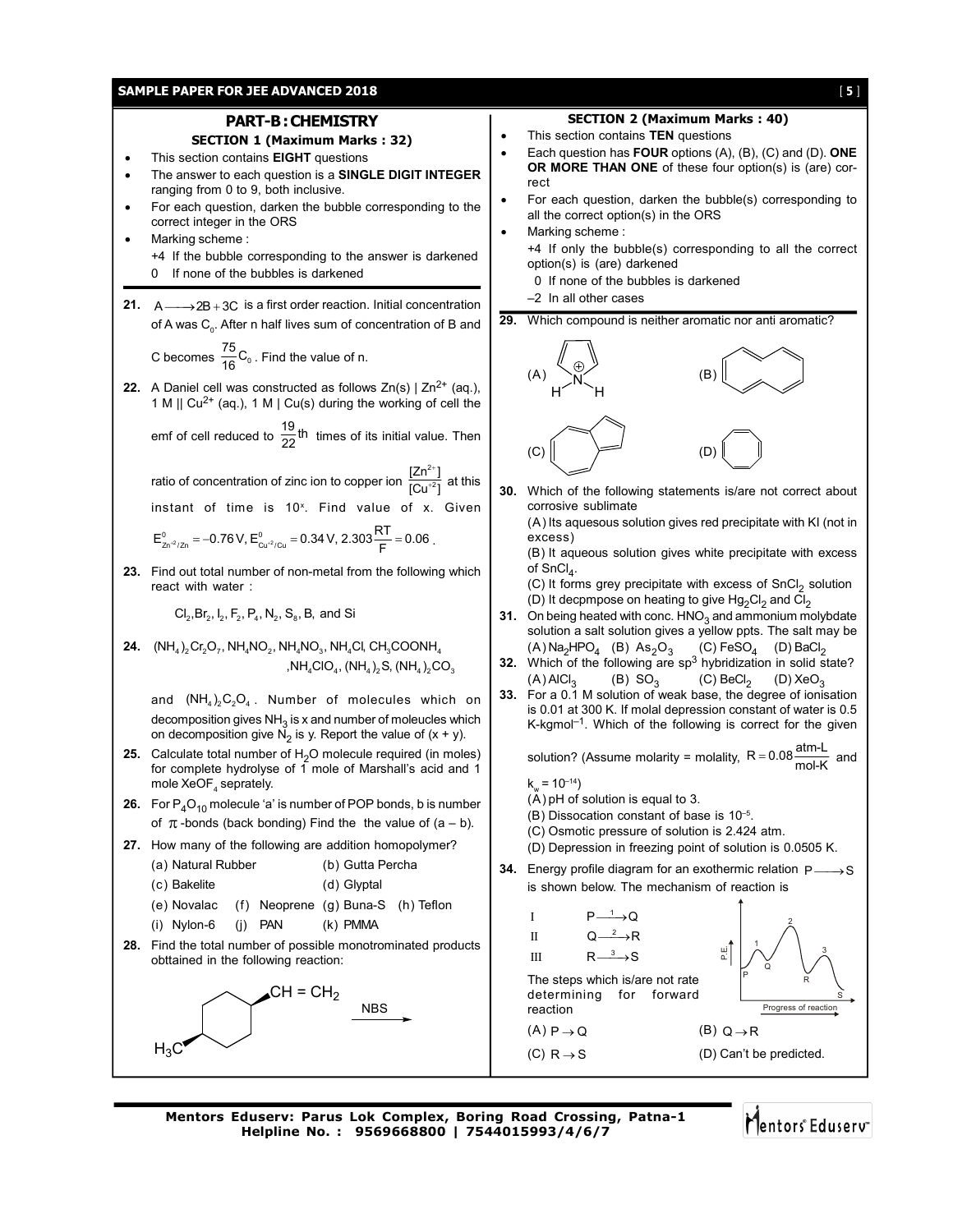

Mentors<sup>®</sup> Eduserv<sup>®</sup>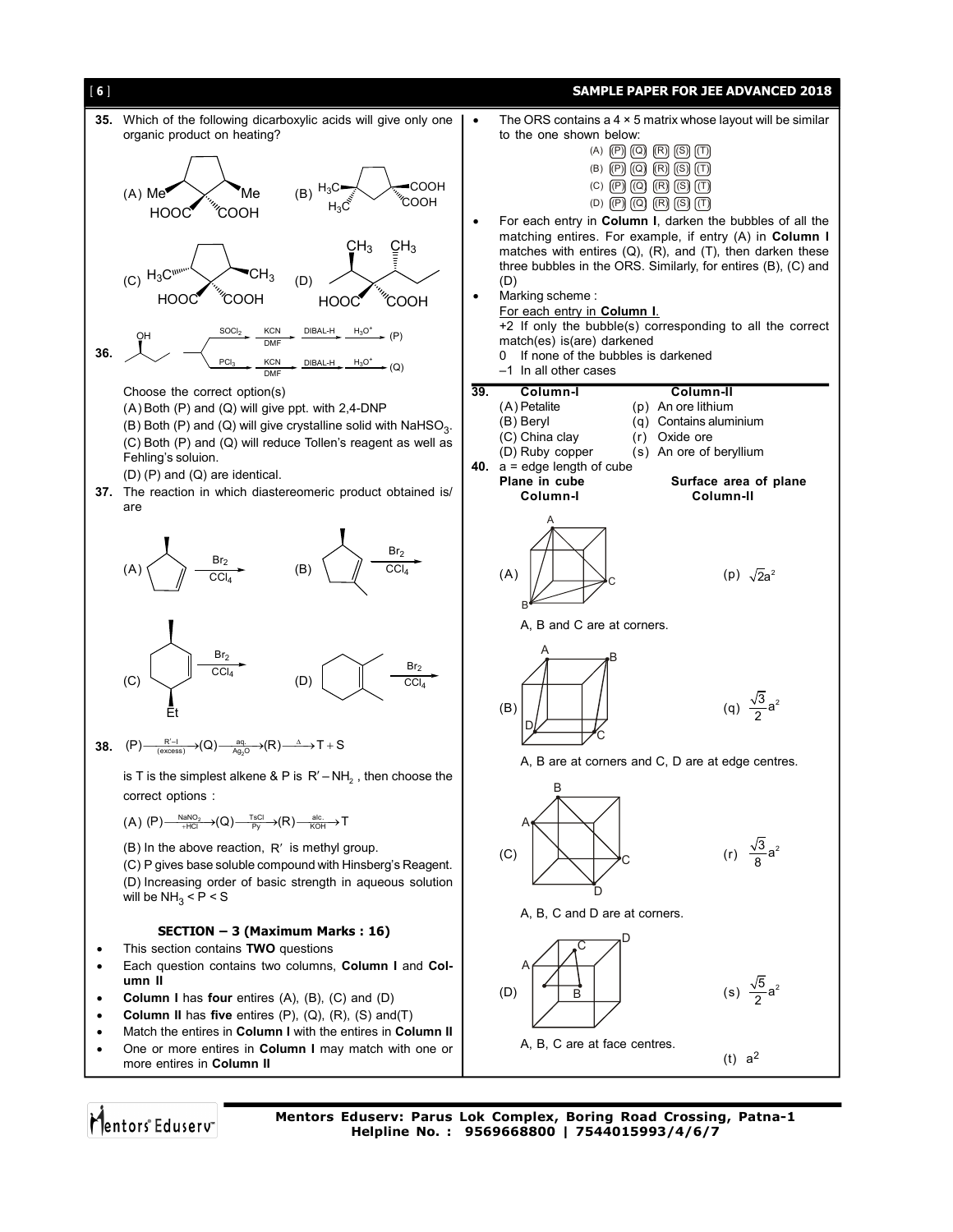## **SAMPLE PAPER FOR JEE ADVANCED 2018** [ 7 ]

# **PART-C : MATHEMATICS**

**SECTION 1 (Maximum Marks : 32)**

- This section contains **EIGHT** questions
- The answer to each question is a **SINGLE DIGIT INTEGER** ranging from 0 to 9, both inclusive.
- For each question, darken the bubble corresponding to the correct integer in the ORS
- Marking scheme : +4 If the bubble corresponding to the answer is darkened 0 If none of the bubbles is darkened

**41.** A function f is defined by 
$$
f(x) = \begin{cases} e^x, & x < 1 \\ \log_e x + ax^2 + bx, & x \ge 1 \end{cases}
$$

and  $f(x)$  is differentiable at  $x = 1$ , then the value of  $|a| = ?$ 

**42.** If a, b, c are real numbers greater than 1. The value of

$$
\frac{1}{1+\text{log}_{a^{2}b}\left(\frac{c}{a}\right)}+\frac{1}{1+\text{log}_{b^{2}c}\left(\frac{a}{b}\right)}+\frac{1}{1+\text{log}_{c^{2}a}\left(\frac{b}{a}\right)}\text{ is }\\
$$

**43.** Given that  $a_1 = 2$ ,  $a_2 = 3$ ,  $a_n = a_{n-1} + 2a_{n-2}$  and value of  $a_{100} + a_{99} = k.2^{98}$ , then value of k is

**44.** Let a, b, c, d be positive integers and 
$$
log_a b = \frac{3}{2}
$$
,  $log_c d = \frac{5}{4}$ .

If 
$$
a - c = 9
$$
 then the value of  $\frac{b - d}{31}$  is equal to

- **45.** Let k be a real number such that the inequalty  $\sqrt{x-3} + \sqrt{6-x} \ge k$  has a solution . Then maximum value of  $k^2$  is
- **46.** Let f satisfy  $x = f(x)e^{f(x)}$  and  $\int_0^e f(x) dx = e$  -n , then value of 'n' is
- **47.** Let A and B be two given point, distance 1 apart, a point P on  $1 \t1 \t1$

the line AB such that 
$$
\frac{1}{1+AP} + \frac{1}{1+BP}
$$
 is maximum.

If max 
$$
\left(\frac{1}{1 + AP} + \frac{1}{1 + BP}\right) = K
$$
, then value of 2K is

**48.** The value of  $2 \left| \cos \left( \frac{2\pi}{7} \right) + \cos \left( 3 \cdot \frac{2\pi}{7} \right) + \cos \left( 5 \cdot \frac{2\pi}{7} \right) \right|$  is

### **SECTION 2 (Maximum Marks : 40)**

- This section contains **TEN** questions
- Each question has **FOUR** options (A), (B), (C) and (D). **ONE OR MORE THAN ONE** of these four option(s) is (are) correct
- For each question, darken the bubble(s) corresponding to all the correct option(s) in the ORS
- Marking scheme : +4 If only the bubble(s) corresponding to all the correct option(s) is (are) darkened 0 If none of the bubbles is darkened –2 In all other cases

\n- **49.** If f: R → R and f(x) = a + bx, f(f(f(1))) = 29, f(f(f(0))) = 2, then
\n- (A) a = 2/13 (B) a = 1/13 (C) b = 3 (D) b = 1
\n- **50.** Let f<sub>0</sub>(x) = xe<sup>x</sup>, and for n ≥ 1. Define f<sub>n</sub>(x) = 
$$
\int_{1}^{x} f_{n-1}(t) dt
$$
, then
\n- (A) f<sub>2017</sub> (2018) = e<sup>2018</sup> (B) f<sub>2016</sub> (2016) = e<sup>2016</sup> (C) f<sub>2016</sub> (2017) = e<sup>2017</sup> (D) f<sub>2016</sub> (2016) = 0
\n- **51.** Suppose f'(x) exists for all x in (a, b) then which of the following is true
\n- (A) f(x) is continuous on (a,b)
\n

 $(A) f(x)$  is continuous (B)  $f(x)$  is continuous at  $x = a$ 

then

 $(A)$  a = 2/13 (B)

**50.** Let  $f_0(x) = xe^x$ , and

following is true

- (C) f(x) is defined for all  $x \in (a,b)$
- (D) f '(x) is defferentiable on (a,b)
- **52.** Suppose that there exist nonzero complex numbers a,b,c, and d such that k is a root of both the equations  $ax^3 + bx^2 +$  $cx + d = 0$  and  $bx^3 + cx^2 + dx + a = 0$ . Then possible values of k are

(A) 1 (B) –1 (C) *i* (D) *–i*

**53.** If four fair six-sided dice are rolled, then (A) Probability that lowest number appearing on any die is

exactly 3 is 
$$
\frac{175}{1296}
$$

(B) Probability that lowest number appearing on any die is 65

exactly 4 is 
$$
\frac{63}{1296}
$$

(C) Probability that lowest number appearing on any die is

exactly 4 is 
$$
\frac{1}{16}
$$

(D) Probability that lowest number appearing on any die is  $\overline{16}$ 

exactly 3 is 
$$
\frac{16}{81}
$$

**54.** Below is graph of a function 'f'. Let  $g(x) = \int_0^x f(t)dt$ , then

$$
(A) g(0) = 1; g'(0) = f(0) = 2; g'(2) = f(0)
$$



(B)  $g(0) = 0$ ;  $g'(0) = f(0) = 4$ ;  $g'(2) = 0$ (C)  $g(0) = 0$ ;  $g'(0) = f'(0) = 2$ ;  $g'(2) = f(1) = 3$ (D)  $g(0) = 0$ ;  $g'(2) = f(2) = 0$ ,  $f(0) = 4$ 

**55.** f : [0, 1] 
$$
\rightarrow
$$
 [0, 1],  $f(x) = \begin{cases} 2x & 0 \le x \le \frac{1}{2} \\ -2x + 2 & \frac{1}{2} < x \le 1 \end{cases}$ . Let  $f_1 =$ 

$$
f(x) \text{ and } f_n(x) = f(f_{n-1}(x)) \text{ for } n > 1, \, n \in \mathbb{N} \text{, then}
$$

(A) 
$$
\int_0^1 f_2(x) dx + \int_0^1 f_3(x) dx = \frac{1}{2}
$$
 (B)  $\int_0^1 f_2(x) dx + \int_0^1 f_3(x) dx = 1$   
\n(C)  $\int_0^1 f_1(x) dx + \int_0^1 f_2(x) dx = 1$  (D)  $\int_0^1 f_2(x) dx + \int_0^1 f_4(x) dx = 1$ 

**Mentors Eduserv: Parus Lok Complex, Boring Road Crossing, Patna-1 Helpline No. : 9569668800 | 7544015993/4/6/7**

Mentors Eduserv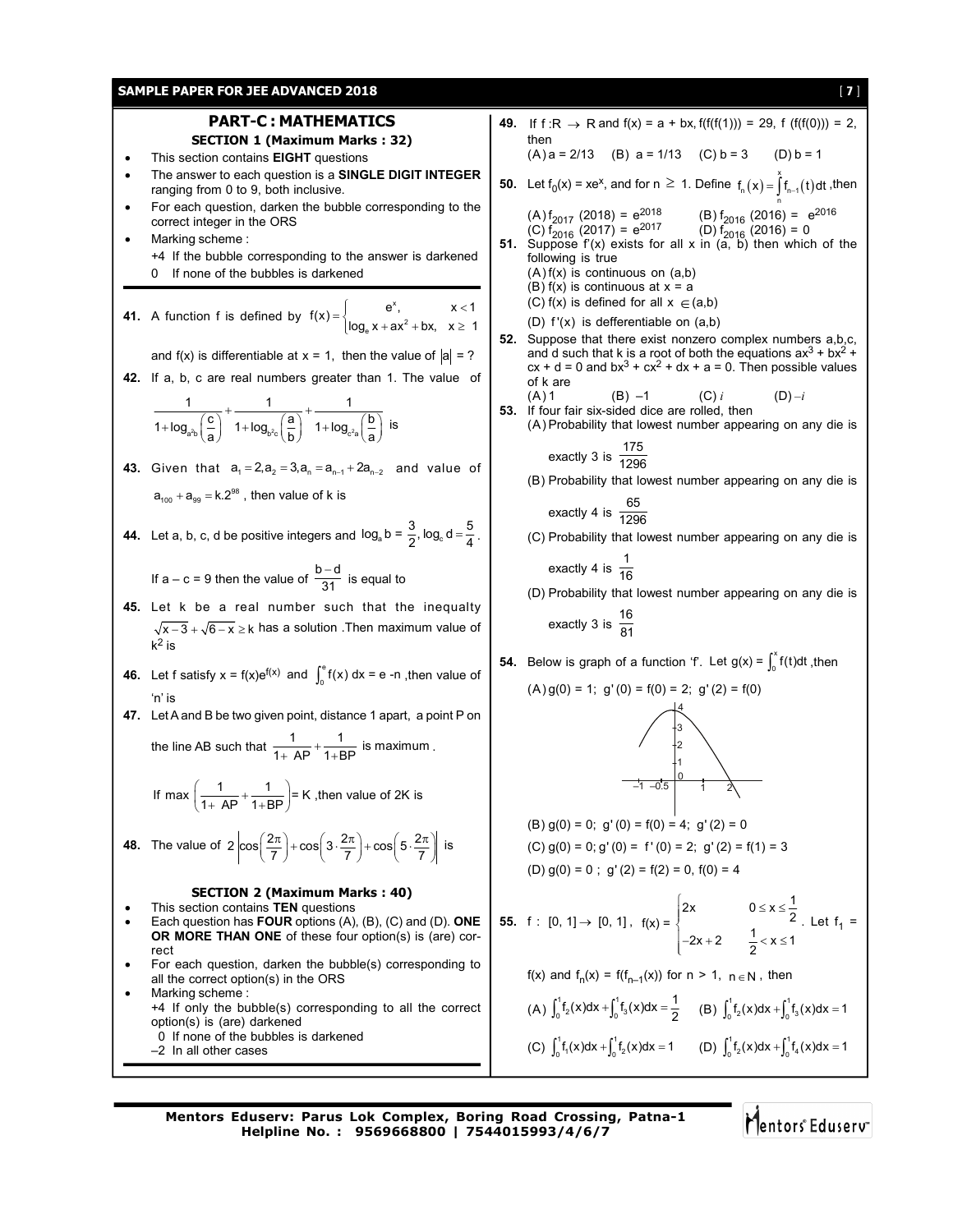| [8]       |                                                                                                                                     |  |                                |                                                                                          |                                                                                                                                                                                 | <b>SAMPLE PAPER FOR JEE ADVANCED 2018</b>                               |
|-----------|-------------------------------------------------------------------------------------------------------------------------------------|--|--------------------------------|------------------------------------------------------------------------------------------|---------------------------------------------------------------------------------------------------------------------------------------------------------------------------------|-------------------------------------------------------------------------|
|           | <b>56.</b> Let $f(x) = x^3 + ax^2 + bx + c$ , suppose $f(2 + x) = -f(2 - x)$ for                                                    |  | 60. Match the column           |                                                                                          |                                                                                                                                                                                 |                                                                         |
|           | all x and $f(-1) = 0$ , then                                                                                                        |  | Column-I                       |                                                                                          |                                                                                                                                                                                 | Column-II                                                               |
|           | (A) $a + b = -3$ (B) $b + c = 13$ (C) $a + c = 4$ (D) $a + b + c = 7$                                                               |  |                                |                                                                                          |                                                                                                                                                                                 |                                                                         |
|           | 57. A line segment with legnth $3\sqrt{2}$ has its end points on the                                                                |  |                                |                                                                                          | (A) $\frac{(x^5-1)(x^7-1)}{(x-1)^2}$ can be written in form of (P) 1                                                                                                            |                                                                         |
|           | parabola $y = x^2 + 8x + 3$ , and one of the trisection points of                                                                   |  |                                |                                                                                          |                                                                                                                                                                                 |                                                                         |
|           | the segment lies on the axis of symmetry of the parabola,<br>then slope of this segment can be                                      |  |                                | $a_0 + a_1x + a_2x^2 +  + a_{10}x^{10}$                                                  |                                                                                                                                                                                 |                                                                         |
|           | (A)3<br>$(B) - 3$<br>$(C) 1$ $(D) - 1$                                                                                              |  |                                |                                                                                          |                                                                                                                                                                                 |                                                                         |
|           | 58. Suppose 'a' and 'b' are real numbers such that                                                                                  |  |                                |                                                                                          | then the value of $\frac{a_0 + a_1 + a_2 +  + a_{10}}{7}$ is                                                                                                                    |                                                                         |
|           |                                                                                                                                     |  | (B) The value of               |                                                                                          |                                                                                                                                                                                 | $(Q)$ 5                                                                 |
|           | $\lim_{x\to 0}\frac{\sin^2 x}{e^{ax}-bx-1}=\frac{1}{2}$ then possible ordered pairs (a,b) is/are                                    |  |                                |                                                                                          |                                                                                                                                                                                 |                                                                         |
|           | (B) $(2,2)$ $(C)$ $(-2, -2)$ $(D)$ $(-1, -2)$<br>(A)(1,2)                                                                           |  |                                |                                                                                          | $2017 \int_{0}^{1}  \sin 2016 \times  \, dx - 2016 \int_{0}^{1}  \sin 2017 \times  \, dx \, ds$                                                                                 |                                                                         |
|           |                                                                                                                                     |  |                                |                                                                                          |                                                                                                                                                                                 |                                                                         |
|           | SECTION - 3 (Maximum Marks: 16)                                                                                                     |  |                                |                                                                                          |                                                                                                                                                                                 |                                                                         |
|           | This section contains TWO questions                                                                                                 |  |                                |                                                                                          | (C) The value of $\sqrt{2}$ $\left  \frac{\sum_{k=0}^{\infty} \cos \left( \pi \frac{(k-5)}{20} \right)}{\sum_{k=0}^{20} \sin \left( \frac{\pi k}{20} \right)} \right $ is (R) 2 |                                                                         |
|           | Each question contains two columns, Column-I and Col-<br>umn-II                                                                     |  |                                |                                                                                          |                                                                                                                                                                                 |                                                                         |
|           | Column-I has four entires (A), (B), (C) and (D)                                                                                     |  |                                |                                                                                          |                                                                                                                                                                                 |                                                                         |
|           | <b>Column-II</b> has five entires $(P)$ , $(Q)$ , $(R)$ , $(S)$ and $(T)$                                                           |  |                                |                                                                                          | (D) Let $f(x) = 3x^2 + 2x + 6$ and two distinct lines                                                                                                                           |                                                                         |
| $\bullet$ | Match the entires in Column-I with the entires in Column-                                                                           |  |                                |                                                                                          |                                                                                                                                                                                 | $I_1$ and $I_2$ exist those are tangent to $y = f(x)$ and intersect     |
|           | Ш                                                                                                                                   |  |                                |                                                                                          | at the origin. Given that $I_1$ is tangent to $f(x)$ at                                                                                                                         |                                                                         |
|           | One or more entires in Column-I may match with one or<br>more entires in Column-II                                                  |  |                                |                                                                                          | $(x_1, f(x_1))$ and I <sub>2</sub> is tangent to $f(x)$ at $(x_2, f(x_2))$                                                                                                      |                                                                         |
|           | The ORS contains a $4 \times 5$ matrix whose layout will be similar                                                                 |  |                                | then value of $x_1x_2$ is                                                                |                                                                                                                                                                                 | $(S)$ 3                                                                 |
|           | to the one shown below:<br>(A) $(P)$ $(Q)$ $(R)$ $(S)$ $(T)$                                                                        |  |                                |                                                                                          |                                                                                                                                                                                 | $(T) -2$                                                                |
|           | $(B)$ $(P)$ $(Q)$ $(R)$ $(S)$ $(T)$                                                                                                 |  |                                |                                                                                          |                                                                                                                                                                                 |                                                                         |
|           |                                                                                                                                     |  |                                |                                                                                          |                                                                                                                                                                                 |                                                                         |
|           | $(C)$ $(P)$ $(Q)$ $(R)$ $(S)$ $(T)$                                                                                                 |  |                                |                                                                                          | <b>ANSWER KEY</b>                                                                                                                                                               |                                                                         |
|           | (D) $(P)$ $(Q)$ $(R)$ $(S)$ $(T)$                                                                                                   |  |                                |                                                                                          | [PAPER-I]                                                                                                                                                                       |                                                                         |
| $\bullet$ | For each entry in Column-I, darken the bubbles of all the                                                                           |  |                                |                                                                                          | <b>PART-A: PHYSICS</b>                                                                                                                                                          |                                                                         |
|           | matching entires. For example, if entry (A) in Column-I                                                                             |  | 1. $(2)$                       |                                                                                          | 2. (4) 3. (2)                                                                                                                                                                   | 4. (3)                                                                  |
|           | matches with entires $(Q)$ , $(R)$ , and $(T)$ , then darken these<br>three bubbles in the ORS. Similarly, for entires (B), (C) and |  | 5. (2)                         |                                                                                          | 6. $(3)$ 7. $(1)$                                                                                                                                                               | 8. (7)                                                                  |
|           | (D)                                                                                                                                 |  | 9. (B, C)                      |                                                                                          | 10. (A, B, C) 11. (A, C) 12. (A, C)                                                                                                                                             |                                                                         |
|           | Marking scheme:                                                                                                                     |  | 13. (A, B, C)                  | 14. (A), (C) (D)                                                                         |                                                                                                                                                                                 | 15. (A,B,C,D)                                                           |
|           | For each entry in <b>Column-I</b> .                                                                                                 |  | 16. (B, C, D)                  | 17. (A, C) 18. (A, D)                                                                    |                                                                                                                                                                                 |                                                                         |
|           | +2 If only the bubble(s) corresponding to all the correct<br>match(es) is(are) darkened                                             |  |                                |                                                                                          |                                                                                                                                                                                 | 19. $(A-P, Q, R)$ ; $(B-P, R, S)$ ; $(C-P, Q, R, T)$ ; $(D-P, Q, R, T)$ |
|           | 0 If none of the bubbles is darkened                                                                                                |  |                                |                                                                                          | 20. $(A - P, Q)$ ; $(B - R, S, T)$ ; $(C - Q)$ ; $(D - R)$                                                                                                                      |                                                                         |
|           | -1 In all other cases                                                                                                               |  |                                |                                                                                          | <b>PART-B: CHEMISTRY</b>                                                                                                                                                        |                                                                         |
| 59.       | Match the column                                                                                                                    |  | 21. (4)                        | 22. (5)                                                                                  | 23. (3)                                                                                                                                                                         | 24. (8)                                                                 |
|           | Column-I<br>Column-II                                                                                                               |  | 25. (4)                        | 26. (2)                                                                                  | 27. (6)                                                                                                                                                                         | 28. (4)                                                                 |
|           |                                                                                                                                     |  | 29. (A, B, D)<br>33. (B, C, D) | 30. $(B, D)$<br>34. (A, C)                                                               | 31. $(A, B)$<br>35. (C)                                                                                                                                                         | 32. (A, B, C)<br>36. (A, B, C)                                          |
|           | (A) The value of $\lim_{n \to \infty} \frac{1 \cdot 1! + 2 \cdot 2! + \dots + n \cdot n!}{(n+1)!}$<br>$(P)$ 1                       |  | 37. (A, B, C)                  | 38. (A, C)                                                                               |                                                                                                                                                                                 |                                                                         |
|           | (B) The number of roots of $5x^4 - 4x + 1 = 0$ in [0, 1]                                                                            |  |                                | 39. (A-P, Q); (B-Q, S); (C-Q, R); (D-R)                                                  |                                                                                                                                                                                 |                                                                         |
|           | is k then value of $(k + 3)$ is<br>$(Q)$ 2                                                                                          |  |                                | 40. $(A - Q)$ ; $(B - S)$ ; $(C - P)$ ; $(D - R)$                                        |                                                                                                                                                                                 |                                                                         |
|           | (C) The number of values of a for which the equation                                                                                |  |                                |                                                                                          | <b>PART-C: MATHEMATICS</b>                                                                                                                                                      |                                                                         |
|           | $x^3 - x + a = 0$ has a double root is<br>$(R)$ 3                                                                                   |  | 41. (1)                        | 42. (3)                                                                                  | 43(5)                                                                                                                                                                           | 44. (3)                                                                 |
|           | (D) The value of                                                                                                                    |  | 45. (6)                        | 46. $(1)$                                                                                | 47. (3)                                                                                                                                                                         | 48. (1)                                                                 |
|           |                                                                                                                                     |  | 49. (A, C)                     | 50. (A,C,D) 51. (A,C)                                                                    |                                                                                                                                                                                 | 52. (A, B,C,D)                                                          |
|           | $\frac{1}{1+\tan^3 10^\circ} + \frac{1}{1+\tan^3 20^\circ} + \dots + \frac{1}{1+\tan^3 80^\circ}$ is                                |  | 53. (A, B)                     | 54. (B, D)                                                                               | 55. (B, C, D)                                                                                                                                                                   | 56. (A,B,C,D)                                                           |
|           | $(S)$ 4                                                                                                                             |  | 57. (C, D)                     | 58. (B, C)                                                                               |                                                                                                                                                                                 |                                                                         |
|           | $(T)$ 5                                                                                                                             |  |                                | 59. (A - P); (B - T) ; (C - Q) ; (D - S)<br>60. $(A - Q)$ ; B -R); $(C - P)$ ; $(D - T)$ |                                                                                                                                                                                 |                                                                         |

Mentors<sup>e</sup> Eduserv<sup>-</sup>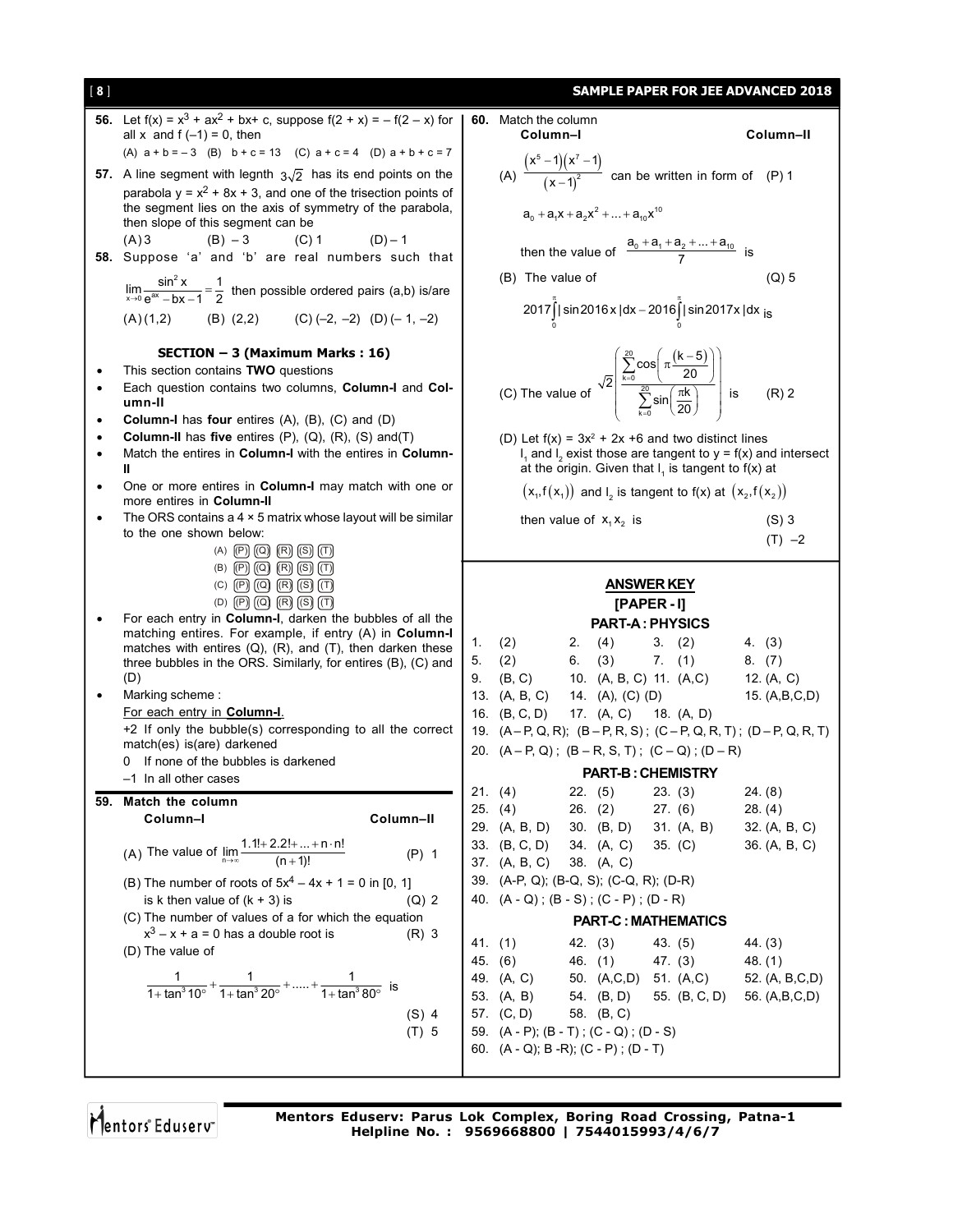# SAMPLE PAPER FOR JEE ADVANCED 2018 (PAPER-II)

### **Duration: 3 Hours. Maximum Marks: 240 [Please read the instructions carefully. You are allotted 5 minutes specifically for this purpose.] INSTRUCTIONS FOR JEE ADV. (P-II) QUESTION PAPER FORMAT AND MARKING SCHEME :** 1. The question paper has three parts A to C (Physics, Chemistry and Mathematics). Each part consists of three sections. 2. Carefully read the instructures given at the beginning of each section. 3. **Section-1** contains **8 questions. The answer to each question is a single digit integer ranging from 0 to 9 (both inclusive)**. **Marking scheme :** +4 for correct answer and 0 in all other cases. 4. **Section-2** contains **8 multiple choice questions with one or more thane one correct option. Marking scheme :** +4 for correct answer, 0 if not attempted and –2 in all other cases. 5. **Section-3** contains **2 "paragraph" type questions. Each paragraph descries an experiment, a situation or a problem. Two multiple choice questions will be alsed based on this paragraph. One or more than one option can be correct. Marking scheme :** +4 for correct answer, 0 if not attempted and –2 in all other cases. **3.** Charge is distributed in space such that charge density is **PART-A : PHYSICS** given by **SECTION 1 (Maximum Marks : 32)** This section contains **EIGHT** questions  $p = p_0[(x-a)^2 + (y-a)^2 + z^2]$  c/m<sup>3</sup> The answer to each question is a **SINGLE DIGIT INTEGER** ranging from 0 to 9, both inclusive. The net electric flux passing through the surface  $(x-a)^2$  + • For each question, darken the bubble corresponding to the  $32\alpha \pi \rho_0$ a  $_{0}a^{5}$  $(y - a)^2 + z^2 = 4a^2$  is correct integer in the ORS βε 0 Marking scheme : Value of  $\sqrt{\alpha} + \beta$  is — . +4 If the bubble corresponding to the answer is darkened 0 If none of the bubbles is darkened **4.** Consider a water sphere of radius R in a gravity free region. **1.** A plate of mass m and area A is placed on a smooth horizontal Density of water is  $\rho$  at all points in the sphere. Due to the surface. A light beam of intensity  $I$  and frequency  $v$  is self gravitational effects of the water sphere, the pressure incident on the plate at an angle  $\theta$  with the normal on the developed at its centre is  $\frac{4G\pi R^2 \rho^2}{r^2}$  $\frac{\pi R^2 \rho^2}{n}$ . plate. 40% of the light is absorbed. The acceleration of the plate is  $\frac{2IA\sin\theta\cos\theta}{\cos\theta}$  $\frac{IA\sin\theta\cos\theta}{\cos\theta}$ . Value of n is — . Value of n is — . nmc **5.** Consider the arrangement shown in the figure. The **2.** A solid cylinder of length  $\ell$  floats in equilibrium at the capacitors  $\mathsf{C}_1$  and  $\mathsf{C}_2$  are initially charged with the polarity interface of two liquids of densities  $\rho$  and  $2\rho$ . Half length shown in the figure, with potential difference 2 V and V of the cylinder is in one liquid and the other half is in the respectively.  $C_3$  is initially neutral.  $C_1$  = 2 $C_2$  = 2 $C_3$  and  $R_1$  =  $R_2$ other liquid. If the cylinder is depresed downward by  $\ell/\sqrt{6}$ = 2R<sub>3</sub>. If the switch S is closed, the heat generated in R<sub>2</sub> after closing the switch, is  $CV^2/5n$ . Value of n is  $-$ . and released, its maximum velocity is  $\sqrt{\ell g}/n$ .  $C_{1}$ \_c, \_\_\_\_\_\_\_s<br>최⊨\_\_\_\_\_\_⁄ \_\_ –  $\ell$ /2 ρ  $\overline{2\rho}$  $R_1$  $\leq$   $\leq$   $R_2$   $\leq$   $R_3$ + – Neglect viscosity of the liquids. Value of n is — .  $C_2$   $C_3$

Mentors<sup>®</sup> Eduserv<sup>®</sup>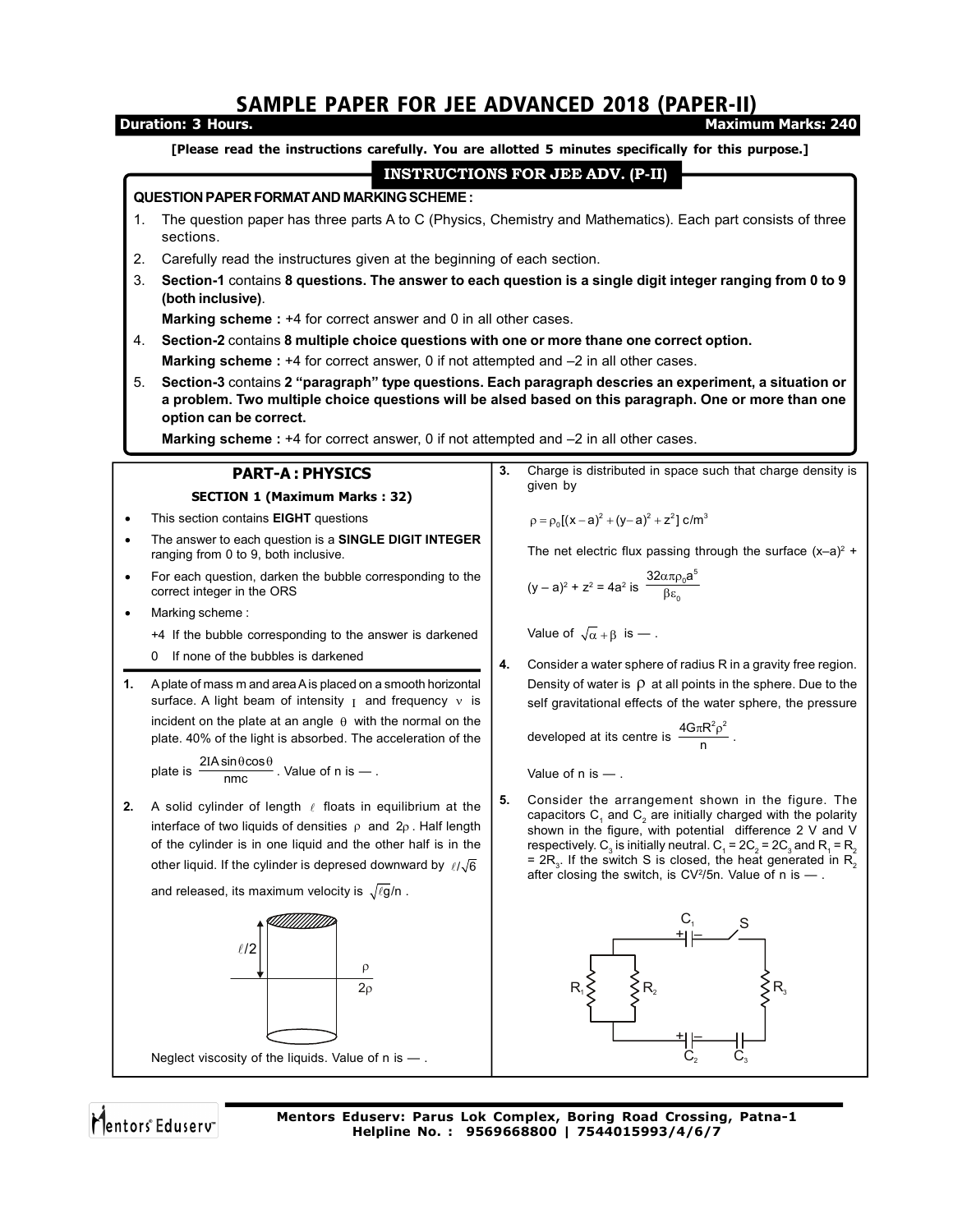[ 10 ] **SAMPLE PAPER FOR JEE ADVANCED 2018 6.** A particle of mass M is placed on the inclined rough surface of a wedge of inclination  $\theta$ . Mass of the wedge is M and it is placed on a smooth horizontal surface. The wedge is connected to a spring of spring constant k. The other end of the spring is fixed to a rigid support. The coefficient of friction between the particle and the inclined surface of wedge is  $\mu = 4 \tan \theta$ . The wedge is pulled aside and released so that it oscillates horizontally. The maximum amplitude with which the wedge can oscillate, without the slipping of the particle on the wedge, is  $\frac{2}{k(1 + \beta \sin^2 \theta)}$ . The  $\alpha$ Mgsin 2 $\theta$ value of  $\alpha + \beta$  is -..  $\theta$ M M **vanaaloon 7.** A particle moves with a constant speed of 1 m/s over the curve y =  $kx^2$  in the xy-plane. Here  $k = 1$  m<sup>-1</sup>. The x-coordinate of the particle changes from  $-\infty$  to  $+\infty$ . Maximum angular velocity of the particle about the point (1 m, 2 m) is  $\frac{2}{\sqrt{2}}$  rad/s  $\sqrt{\alpha-\beta\sqrt{3}}$  radios. Value of  $\alpha-\beta$  is — . **8.** A solid semi-cylinder of length  $\ell$  and cross section radius R floats on the surface of a liquid of density  $2p_0$ . The density of the cylinder varies as  $\rho = \frac{\rho_0}{\ell} (x + \ell)$ , where x is distance from top end of the cylinder. There is no atmosphere above the surface of the liquid. The net force applied by the liquid on the cylindrical surface of the cylinder is  $\alpha \mathsf{R} \rho_0 \mathsf{g} \ell^2$ β  $\stackrel{\ell^2}{\text{---}}$  . Value of  $\alpha$  –  $\beta$  is—  $2\rho_0$ x **SECTION 2 (Maximum Marks : 32)** This section contains **EIGHT** questions Each question has **FOUR** options (A), (B), (C) and (D). **ONE OR MORE THAN ONE** of these four option(s) is (are) correct For each question, darken the bubble(s) corresponding to all the correct option(s) in the ORS Marking scheme : +4 If only the bubble(s) corresponding to all the correct option(s) is (are) darkened 0 If none of the bubbles is darkened –2 In all other cases is V2 L/2R2 .  $V\left[1-\frac{1}{2}e^{-Rt/2L}\right]$ 

**9.** A conducting rod of length  $4\ell$  moves with constant velocity  $v_i$  in the xy plane. The rod remains parallel to the y-axis. A magnetic field  $\vec{B} = B_0(x - y)\hat{k}$  exist in the region. A and E are the ends of the rod. B, C and D are three points on the rod such that  $AB = BC = CD = DE = \ell$ .

Point C moves on the x-axis.

 $V_A$ ,  $V_B$ ,  $V_C$ ,  $V_D$  and  $V_F$  are the potentials at A, B, C, D and E respectively. At the moment C becomes  $(\ell, 0)$ 



x

**10.** Consider circuit shown in the figure. The inductor has inductance L and zero resistance.  $R_{_1}$  =  $R_{_2}$  = R. The circuit is in its steady state. Now the switch S is closed at  $t = 0$ .



(A) The total heat generated in  $R_{2}$ , after closing the switch,

(B) Current in the inductor at time t is  $\frac{V}{R}$ [1-e<sup>-Rt/2L</sup>]

(C) Current in R<sub>2</sub>, at time t, is  $\frac{V}{R} \left[ e^{-Rt/2L} \right]$ 

(D) Potential difference across  $R_1$ , at time t, is

**11.** Some charge is distributed above the xz-plane such that

charge density is given by  $\sigma = \frac{\sigma_0}{(y+a)^2}$ C/m<sup>3</sup>, for  $y \ge 0$ . There is no charge in the region  $y < 0$ .

(A) Electric field intensity at (a, a, 2a) is 0

(B) Electric field intensity at (a, 0, -a) is  $\frac{0}{2\varepsilon_0 a}$  $\sigma$  $\epsilon$ 

(C) Electric field intensity at (a, 2a, 3a) is  $\frac{0}{6\varepsilon_0 a}$  $\sigma$  $\epsilon$ 

(D) Electric field intensity at (0, 0, 0) is  $\frac{0}{\varepsilon_0 a}$  $\sigma$  $\epsilon$ 

Mentors Eduserv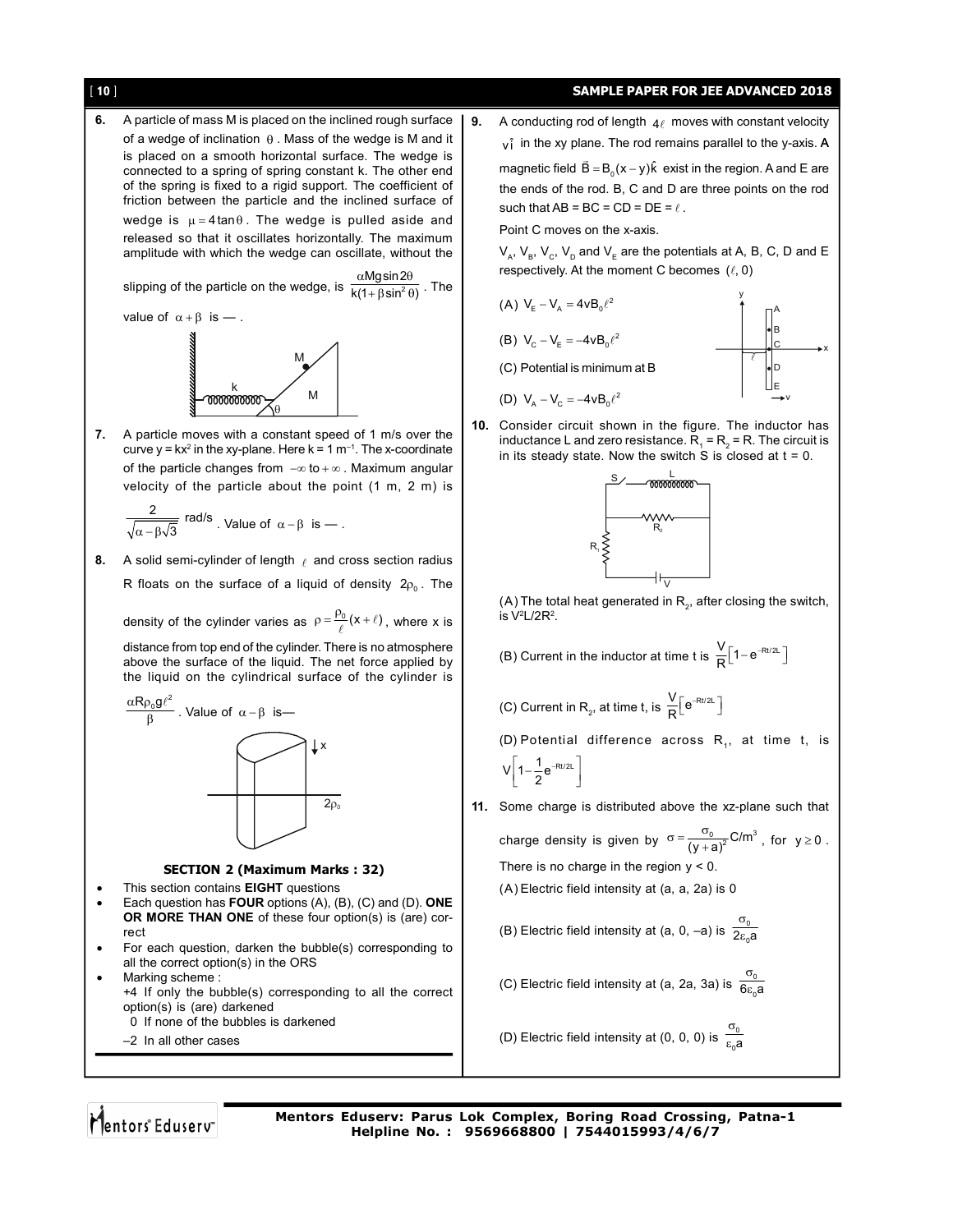

Mentors Eduserv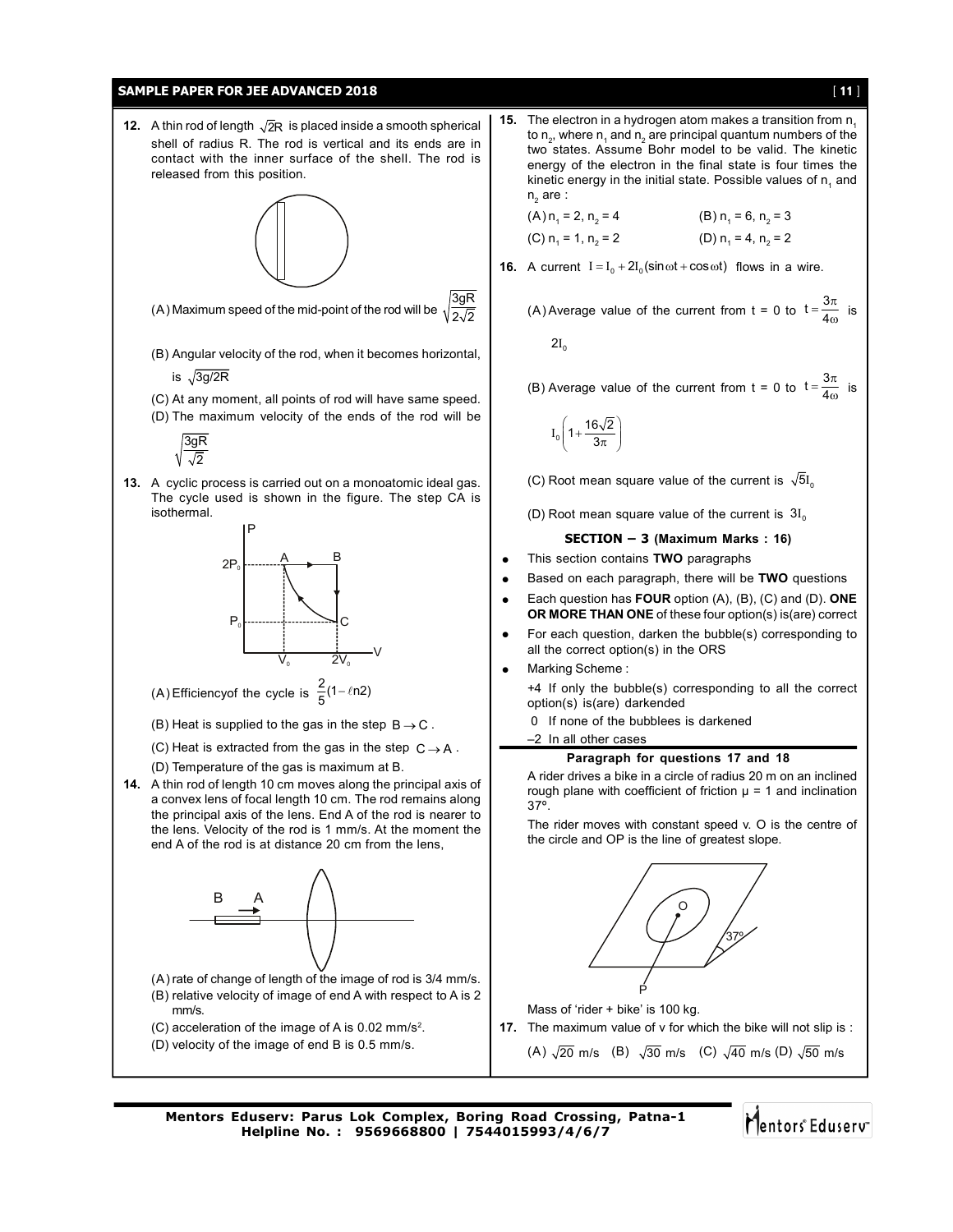

Mentors Eduserv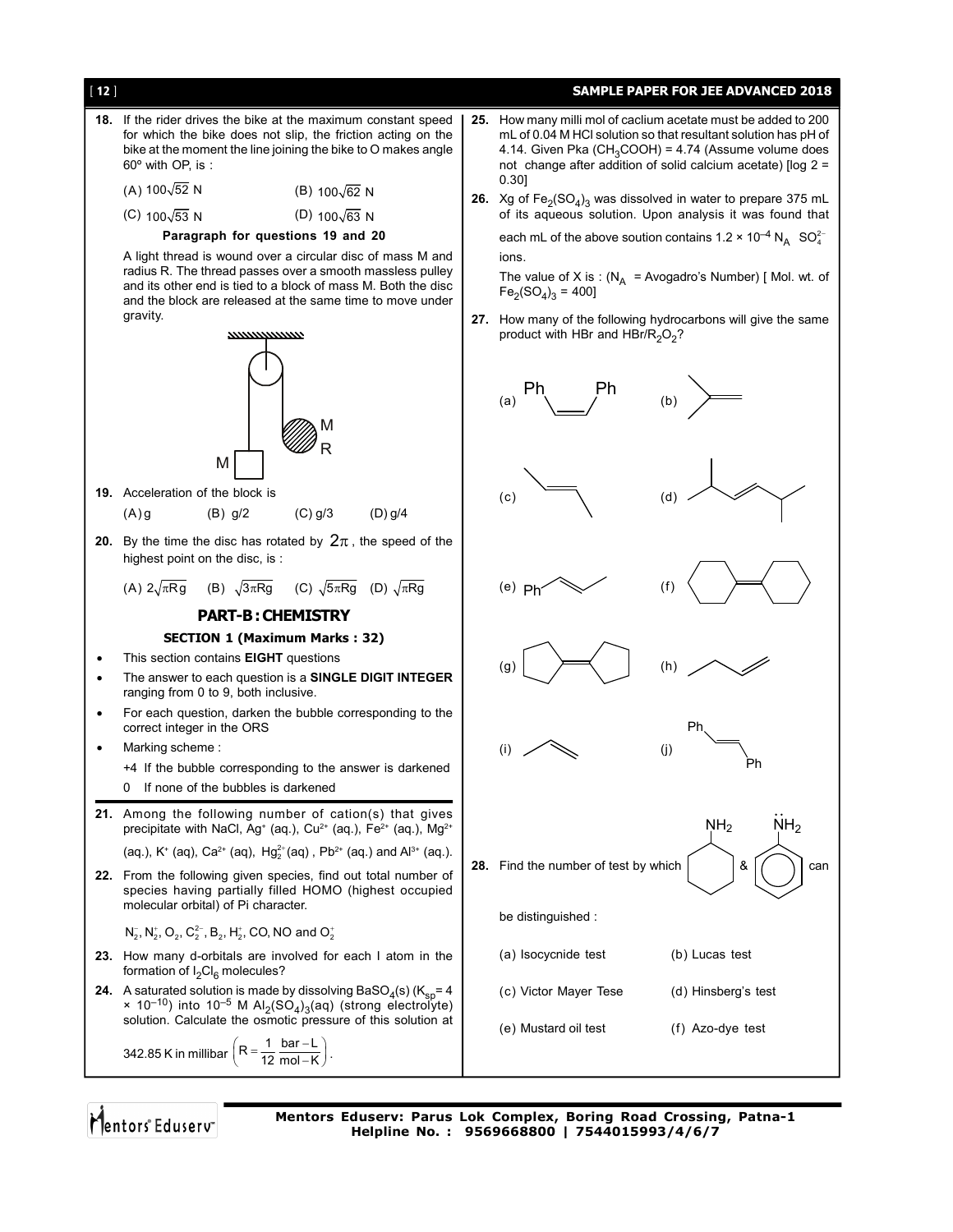

**Mentors Eduserv: Parus Lok Complex, Boring Road Crossing, Patna-1 Helpline No. : 9569668800 | 7544015993/4/6/7**

Mentors<sup>®</sup> Eduserv<sup>®</sup>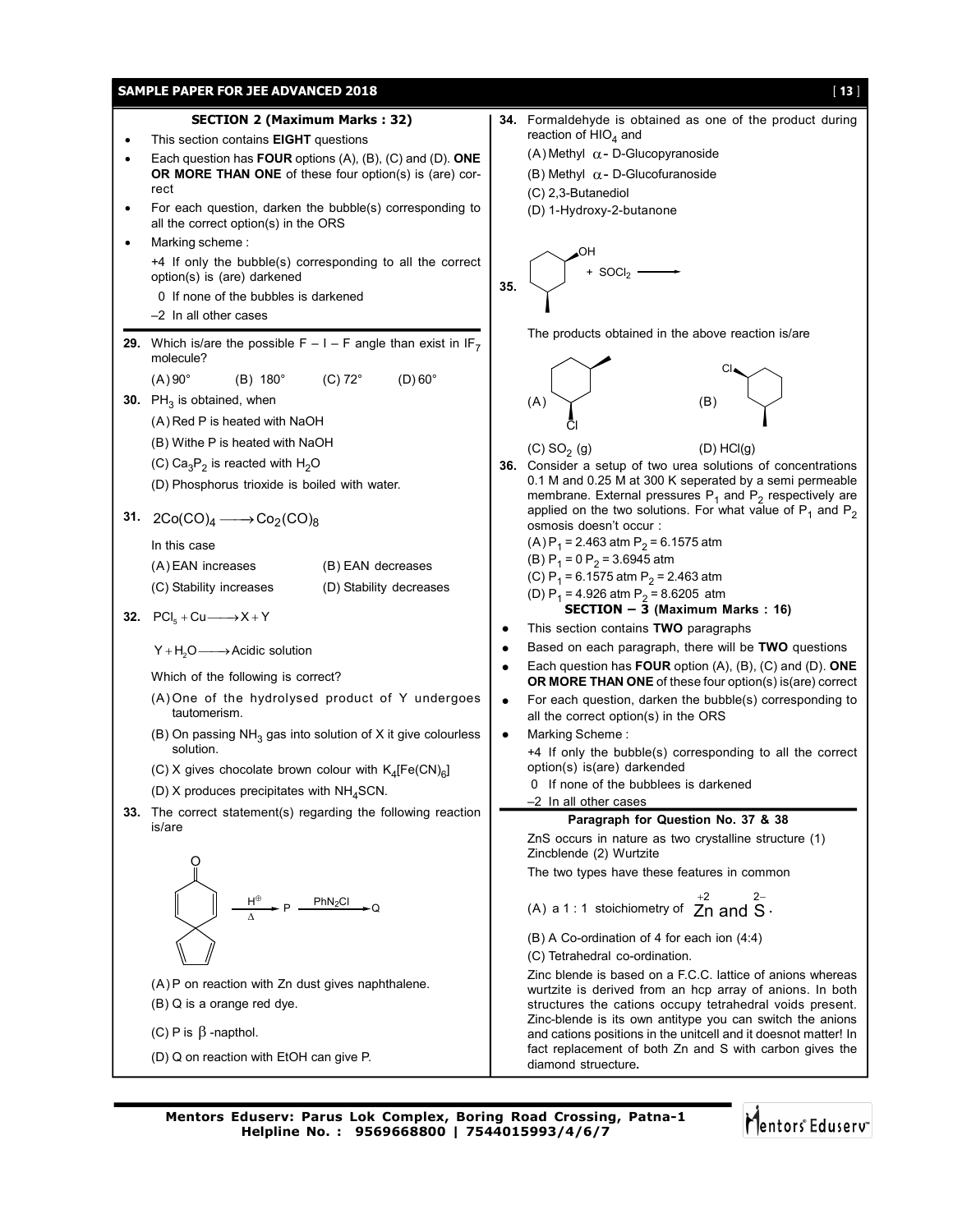## [ 14 ] **SAMPLE PAPER FOR JEE ADVANCED 2018**

**37.** An ionic solid  $\overrightarrow{AB}$  crystallises in zincblende type of lattice. If r  $(A^+)$  = 100 Å, r  $(B^-)$ =300 Å then distance between two nearest B– ions are

(A) 
$$
\frac{800}{\sqrt{3}}\text{\AA}
$$
 (B)  $\frac{800\sqrt{2}}{\sqrt{3}}\text{\AA}$  (C)  $800\sqrt{6}\text{\AA}$  (D)  $\frac{800\sqrt{3}\text{\AA}}{\sqrt{2}}$ 

**38.** The packing fraction of solid AB is :

(A) 
$$
\frac{11\sqrt{3}}{32}
$$
 (B)  $\frac{11\sqrt{2}}{32}$  (C)  $\frac{11}{32\sqrt{3}}$  (D)  $\frac{11}{32\sqrt{2}}$ 

**Paragraph for Question No. 39 & 40**

Bohr's model for hydrogen atom is based on the following postulates :

- (i) The electron in the hydrogen atom can move around the nucleus in a circular path of fixed radius and energy. These paths are called orbits, stationary states or allowed energy states. These orbits are arranged concentrically around the nucleus.
- (ii) The energy of an electron in the orbit does not change with time. However, the electron will move from a lower stationary state to a higher stationary state when required amount of energy is absorbed by the electron or energy is emitted when electron moves from higher stationary state to lower stationary state. The energy change does not take place in a continuous manner.
- (iii) The frequency of radiation observed or emitted when transition occurs between two statioanry states that differ in energy by  $\Delta E$  is given by :

$$
v = \frac{\Delta E}{h} = \frac{E_2 - E_1}{h}
$$

where  $E_1$  and  $E_2$  are the energies of the lower and higher allowed energy states respectively. This expression is commonly known as Bohr's frequency rule.

(iv) The angular momentum of an electron in a given stationary state can be expressed as

$$
mvr = n\left(\frac{h}{2\Pi}\right) \quad n = 1, 2, 3, \dots \dots
$$

Thus an electron can move only in those orbits for which its

angular momentum is integral multiple of  $\frac{h}{2\Pi}$  that is why

2

only certain fixed orbits are allowed.

**39.** The ratio of frequency of revolution of electron in the 2nd excited state of Li<sup>+2</sup> and 2<sup>nd</sup> state of Helium is :

(A) 
$$
\frac{2}{3}
$$
 (B)  $\frac{9}{4}$  (C)  $\frac{4}{9}$  (D)  $\frac{3}{2}$ 

**40.** Photons of energy 15 eV is used to strike a sample of Li+2 ion in second excited state. The emitted electron is accelerated through de Broglie wavelength of this electron is :

$$
(A) 4.4 \text{ Å} \qquad (B) 5.0 \text{ Å} \qquad (C) 5.4 \text{ Å} \qquad (D) 6.0 \text{ Å}
$$

## **PART-C : MATHEMATICS**

## **SECTION 1 (Maximum Marks : 32)**

- This section contains **EIGHT** questions
- The answer to each question is a **SINGLE DIGIT INTEGER** ranging from 0 to 9, both inclusive.
- For each question, darken the bubble corresponding to the correct integer in the ORS
- Marking scheme :

+4 If the bubble corresponding to the answer is darkened

0 If none of the bubbles is darkened

41. If 
$$
\int \frac{1 - \cot^{104} x}{\tan x + \cot^{105} x} dx = \frac{1}{K} \log |\cos^{K} x + \sin^{K} x| + C
$$
, then the sum digits in K is

- **42.** Q if  $m_1$ ,  $m_2$  be the roots of the equation  $x^{2} + (\sqrt{3} + 2)x + (\sqrt{3} - 1) = 0$  and the area of the triangle formed by the lines  $y = m_1x$ ,  $y = m_2x$  and  $y = 2$  is  $(\sqrt{33} + K)$  then value of  $\sqrt{K^2 + 5}$  is
- **43.** The number of ways in which 10 persons take seats in a row of 24 fixed seats so that no two persons take consecutive seats is  $\frac{15!}{K!}$ , then the value of K is
- **44.** The largest power of  $x^2 + xy + y^2$  by which the polynomial (x + y)<sup>7</sup> –  $x^7$  – y<sup>7</sup> is divisible, is
- **45.** The coefficient of  $\lambda^n \cdot \mu^n$  in the expansion of

$$
[(1+\lambda)\cdot(1+\mu)(\lambda+\mu)]^n \text{ is } \sum_{r=0}^n {n \choose r}^K \text{ then the value of K is}
$$

**46.** In the adjoining figure, AB is tangent at A to the circle with centre O; point D is interior to the circle and DB intersects the circle at C if  $BC = DC = 3$ ;  $OD = 2$  and  $AB = 6$ , and the radius

of the circle is  $\sqrt{K}$  then sum of digits of K is



- **47.** If  $x^2 + y^2 + z^2 = 1$  for x,y,  $z \in \mathbb{R}$ , then the maximum value of  $x^{3} + y^{3} + z^{3} - 3xyz$  is
- **48.**  $E_1$ ,  $E_2$  and  $E_3$  are excentres of  $\triangle ABC$ . From incentre of ABC perpendiculars are drawn to the sides meet the

sides at D, E and F. If  $\frac{ar(\Delta E_1E_2E_3)}{ar(\Delta DEF)}$  $\frac{\text{ar}(\Delta E_1 E_2 E_3)}{\text{ar}(\Delta DEF)}$  = 36, 'R' is circumradius

and 'r' is inradius then the value of  $\frac{R}{r}$  is

Mentors Eduserv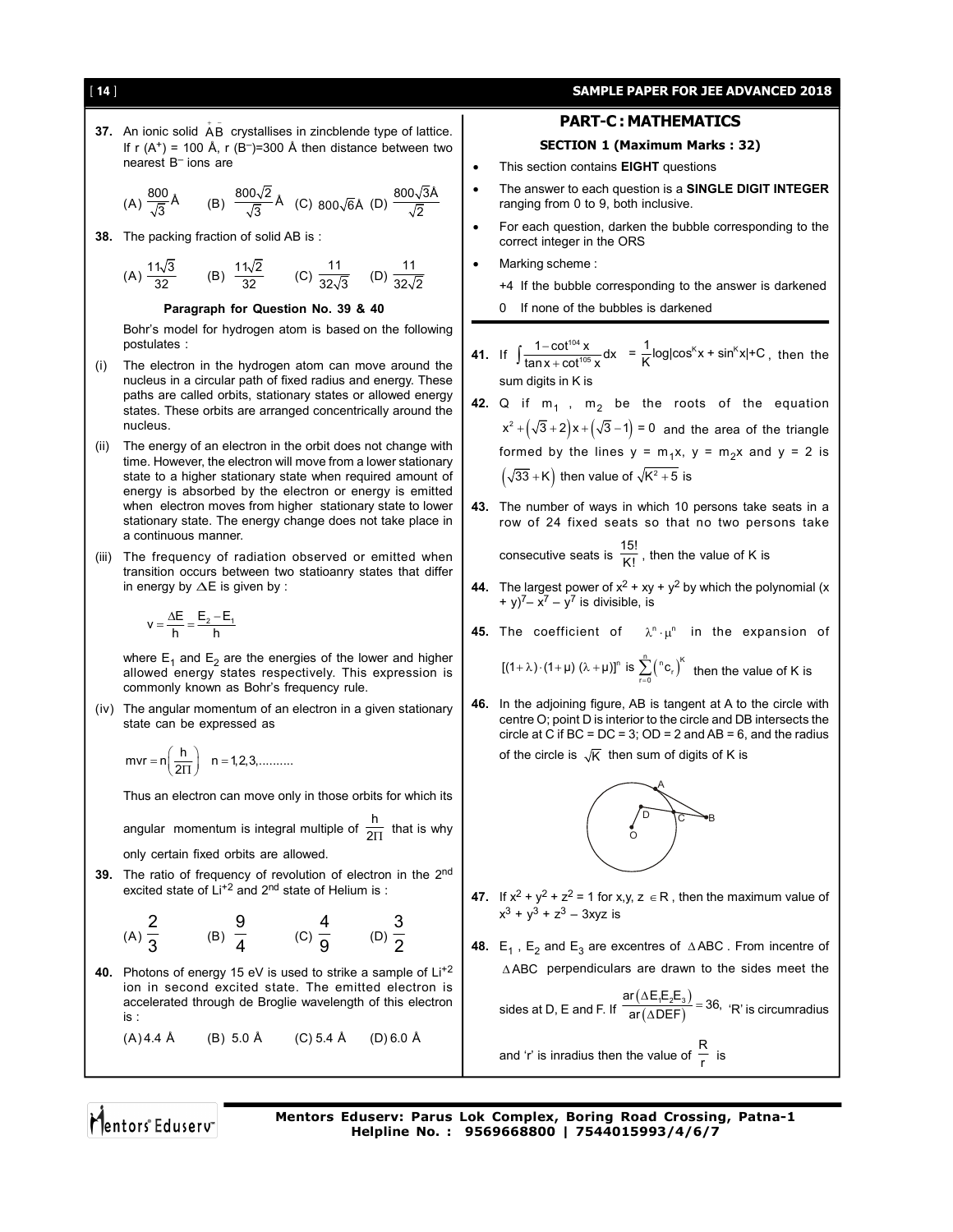|           | <b>SAMPLE PAPER FOR JEE ADVANCED 2018</b>                                                                                                                                                                        |                        | [15]                                                                                                                                                                                                                                                           |  |  |  |  |
|-----------|------------------------------------------------------------------------------------------------------------------------------------------------------------------------------------------------------------------|------------------------|----------------------------------------------------------------------------------------------------------------------------------------------------------------------------------------------------------------------------------------------------------------|--|--|--|--|
|           | <b>SECTION 2 (Maximum Marks: 32)</b>                                                                                                                                                                             |                        | 54. If a,b,c are positive real numbers satisfying $a + 2b + 3c = 12$                                                                                                                                                                                           |  |  |  |  |
| $\bullet$ | This section contains <b>EIGHT</b> questions<br>Each question has <b>FOUR</b> options $(A)$ , $(B)$ , $(C)$ and $(D)$ . <b>ONE</b><br><b>OR MORE THAN ONE</b> of these four option(s) is (are) cor-<br>rect      |                        | then<br>(A) max ( $a^5 b^4 c^3$ ) = 4096<br>(B) max ( $a^5 b^4 c^3$ ) = 50000                                                                                                                                                                                  |  |  |  |  |
|           | For each question, darken the bubble(s) corresponding to<br>all the correct option(s) in the ORS<br>Marking scheme:<br>+4 If only the bubble(s) corresponding to all the correct                                 |                        | (C) For maximum value of $a^5 b^4 c^3$ , $a = 5$<br>(D) minimum value of $\frac{25}{a} + \frac{8}{b} + \frac{3}{c}$ is 12                                                                                                                                      |  |  |  |  |
|           | option(s) is (are) darkened<br>0 If none of the bubbles is darkened<br>$-2$ In all other cases                                                                                                                   |                        | 55. $f(x) = \begin{cases} 3- x , &  x  \le 3 \\ 0, & \text{elsewhere} \end{cases}$ . $g(x) = f(x+3) + f(x-3)$ and h                                                                                                                                            |  |  |  |  |
|           | 49. If $z = tz_1 + (1 - t)z_2$ , where $z_1$ , $z_2$ are the points A and B<br>respectively on arrgand plane, where $t \in R$ , then for point<br>P(z)                                                           |                        | $(x) = g(x + 6) + g(x - 6)$ then<br>(A) number of points of non-differentiability of h (x) on R is 9                                                                                                                                                           |  |  |  |  |
|           | (A) Locus of P(z) is an ellipse $\forall$ t $\in$ (0,1)                                                                                                                                                          |                        | (B) $\int h(x) dx = 36$ .                                                                                                                                                                                                                                      |  |  |  |  |
|           | $(B)$ If $t > 1$ , $P(z)$ does not lie on the line segment AB<br>(C) If $t < 0$ , $P(z)$ does not lie on the line segment AB<br>(D) If $0 < t < 1$ , P(z) lie between A and B                                    |                        | (C) If k (x) = max {h(x), 2} then $\int_{-10}^{10}$ k(x)dx = 44                                                                                                                                                                                                |  |  |  |  |
|           | <b>50.</b> If $f(x) = \begin{cases} -x + 1 & x \le 0 \\ -(x - 1)^2, & x \ge 1 \end{cases}$ , then the solution of the equation                                                                                   |                        | (D) If k (x) = min {h(x), 2} then $\int_{0}^{\infty} k(x) dx = 32$                                                                                                                                                                                             |  |  |  |  |
|           | $f(x) - f^{-1}(x) = 0$ is                                                                                                                                                                                        |                        | <b>56.</b> If $m,n,k \in \mathbb{N}$ , and [x] is greatest integer value of x then area                                                                                                                                                                        |  |  |  |  |
|           | (A) $x = -1$ (B) $x = 0$ (C) $x = 1$ (D) $x = 2$<br><b>51.</b> From a point P, the chord of contact to the ellipse $E_1: \frac{x^2}{a} + \frac{y^2}{b}$                                                          |                        | of the region, in square units, defined by $\left \frac{x}{m}\right  + \left \frac{x}{n}\right  \le k$ is                                                                                                                                                      |  |  |  |  |
|           | = (a + b) touches the ellipse $E_2: \frac{x^2}{a^2} + \frac{y^2}{b^2} = 1$ then the locus                                                                                                                        |                        | $(A)$ 24, if m = n = 1, k = 2<br>$(B)$ 96, if m = n = k = 2<br>(C) 52, if $m = n = k = 2$<br>(D) 100, if m = n = 2, k = 3                                                                                                                                      |  |  |  |  |
|           | of the points P is<br>(A) director circle of $E_1$ (B) Director circle of $E_2$<br>(C) $x^2 + y^2 = (a + b)^2$<br>(D) $x^2 + y^2 = a^2 + b^2$<br>52. Let $\vec{a}, \vec{b}, \vec{c}$ are three vectors such that | $\bullet$<br>$\bullet$ | <b>SECTION - 3 (Maximum Marks: 16)</b><br>This section contains TWO paragraphs<br>Based on each paragraph, there will be TWO questions<br>Each question has FOUR option (A), (B), (C) and (D). ONE<br>OR MORE THAN ONE of these four option(s) is(are) correct |  |  |  |  |
|           | $\vec{a} \cdot \vec{a} = \vec{b} \cdot \vec{b} = \vec{c} \cdot \vec{c} = 3$ and $ \vec{a} - \vec{b} ^2 +  \vec{b} - \vec{c} ^2 +  \vec{c} - \vec{a} ^2 = 27$ ,<br>then                                           |                        | For each question, darken the bubble(s) corresponding to<br>all the correct option(s) in the ORS<br>Marking Scheme:<br>+4 If only the bubble(s) corresponding to all the correct<br>option(s) is(are) darkended                                                |  |  |  |  |
|           | $(A)$ $\vec{a}, \vec{b}, \vec{c}$ are necessarily coplanar                                                                                                                                                       |                        | 0 If none of the bubblees is darkened<br>-2 In all other cases                                                                                                                                                                                                 |  |  |  |  |
|           | (B) $\vec{a}, \vec{b}, \vec{c}$ represent sides of a triangle in magnitude and<br>direction                                                                                                                      |                        | Paragraph for questions 57 and 58<br>a function $f(x)$ satisfies<br>condition<br>Let<br>the                                                                                                                                                                    |  |  |  |  |
|           | (C) The value of $\vec{a} \cdot \vec{b} + \vec{b} \cdot \vec{c} + \vec{c} \cdot \vec{a}$ here, is the least possible<br>value                                                                                    |                        | $f^{2}(x) - f^{2}(y) = 4(x - y)$ such that $f(0) = 2$ and $f(x) \ge 0$                                                                                                                                                                                         |  |  |  |  |
|           | (D) $\vec{a}, \vec{b}, \vec{c}$ represent orthogonal triad of vectors                                                                                                                                            |                        | <b>57.</b> Area bounded between $y = f( x )$ and $y = 7 -  x $ is                                                                                                                                                                                              |  |  |  |  |
|           | 53. A rectangular hyperbola passes through $(1,1)$ , $(-1,3)$ and<br>(5, 5) then the normal to the rectangular hyperbola of slope                                                                                |                        | (A) $\frac{23}{6}$ sq unit<br>(B) $\frac{11}{6}$ sq. unit                                                                                                                                                                                                      |  |  |  |  |
|           | $\frac{1}{3}$ is<br>$(B) x-3y + 18 = 0$<br>$(A) x - 3y + 2 = 0$<br>$(C) x - 3y + 10 = 0$<br>$(D) x - 3y + 15 = 0$                                                                                                |                        | (C) $\frac{86}{6}$ sq. unit<br>$(D)$ 7 sq. unit                                                                                                                                                                                                                |  |  |  |  |

**Mentors Eduserv: Parus Lok Complex, Boring Road Crossing, Patna-1 Helpline No. : 9569668800 | 7544015993/4/6/7**

Mentors Eduserv-